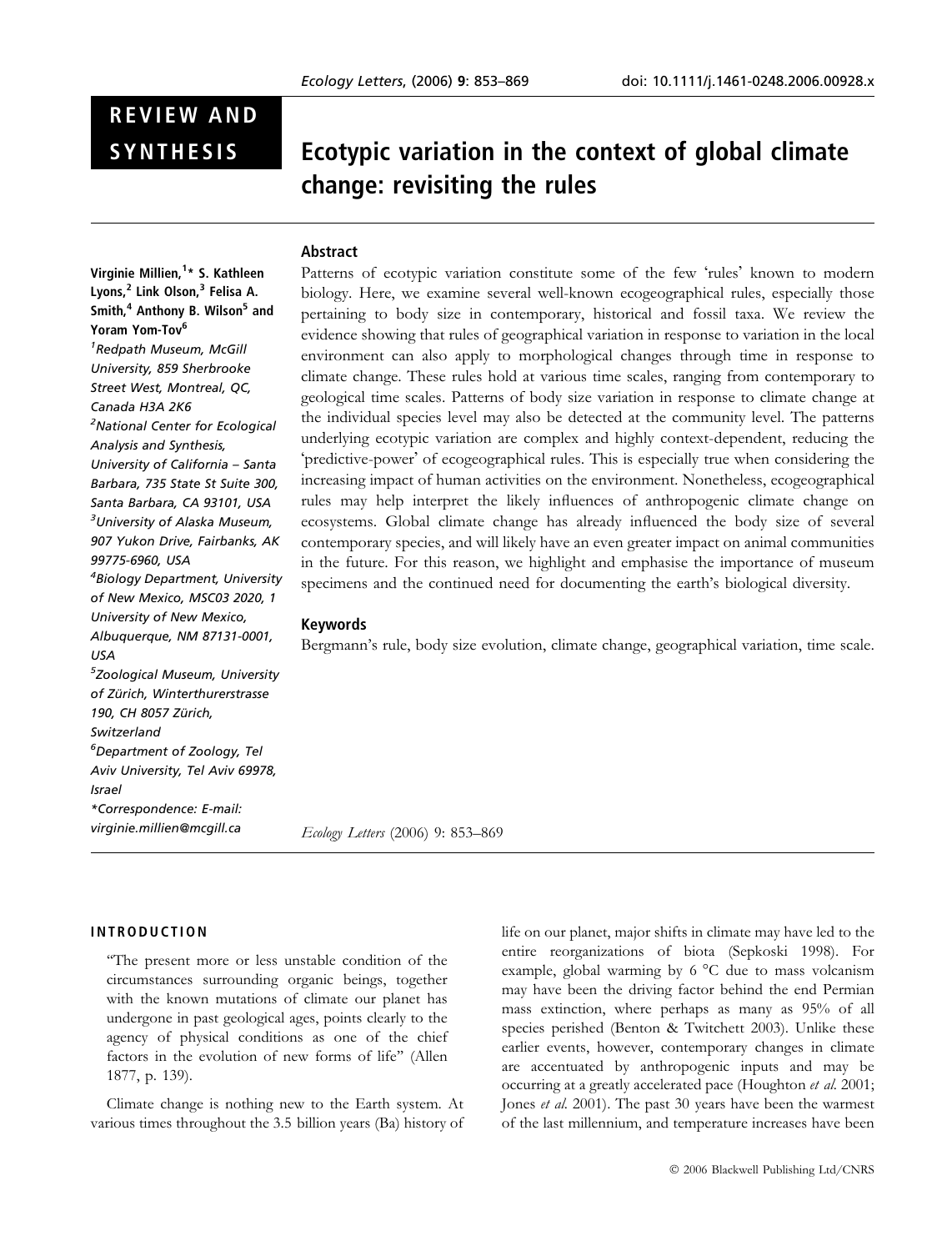the greatest – c. 0.6  $^{\circ}$ C – during the 20th century (Houghton et al. 2001). Current estimates suggest that warming of 1.4– 5.8 °C is likely over the next 100 years (Houghton et al. 2001). Recent studies agree that the rate of climate change may be even more critical than its magnitude and duration (Davis et al. 2005). In light of the increased rate of global warming, we urgently require a clear understanding of the potential impacts of these expected climate changes on living organisms.

The impacts of climate change on living organisms are already detectable at many levels, from alterations in the phenology of individuals to physiological, ecological and microevolutionary changes in individuals, populations and communities (Hughes 2000; Davis & Shaw 2001; McCarty 2001; Stenseth et al. 2002; Walther et al. 2002; Parmesan & Yohe 2003; Root et al. 2003). There is accumulating evidence of the detectable results of climate change on a wide spectrum of organisms, including plants, insects, fishes, reptiles, amphibians and mammals (reviewed in Parmesan & Yohe 2003; Root et al. 2003).

As might be expected, the response of organisms to environmental change is complex and highly contextdependent, and is shaped by both their physical and biological environments. The biotic response of species to their changing environment may involve modifications to their physiology, phenology, morphology and distribution (Hughes 2000), and can be categorized into three main classes: (i) shifts in the species' range to track the shifting climate; (ii) persistence in situ and local adaptation through phenotypical and/or phenological changes; and (iii) local extirpation and at a larger scale, extinction (Fig. 1; McCarty 2001; Walther et al. 2002, 2005; Davis et al. 2005). A combination of these responses may be observed across the range of a given species: migration towards the poles at higher latitudes, morphological and ecological adaptation in the centre of the range and extinction (range contraction) at lower latitudes of the species range (Davis & Shaw 2001). For mammals, however, the change in distribution



Figure 1 Temporal scales of biological responses to climate change. Phenotypical and phenological changes occur at the smaller time scales, from a few years up to several 100 years. Shifts in species distributions and extinctions are detectable at larger time scales.

is rarely a simple shift to higher latitudes, and the direction and extent of the range shifts may vary across species (FAUNMAP Working Group 1996; Lyons 2003). In addition to the spatial scale, the temporal scale is also critical when documenting species' responses to climate change, and varied responses can be observed with increasing time intervals (Barnosky et al. 2003) (Fig. 1).

The challenge of accelerated climate warming in the next few decades combined with human-induced habitat deterioration (McCarty 2001) highlights the importance of adaptation in response to future climate change. Here, we review the evidence from contemporary, historical and evolutionary studies to estimate the power of ecogeographical rules in interpreting likely patterns of organismal responses to climate change.

#### VARIATION AT THE SPECIES LEVEL

#### Variation in space: ecogeographical rules

''Ecogeographical rules … are purely empirical generalizations describing parallelism between morphological variation and physiogeographical features.'' (Mayr 1956, p. 105).

There are a several well-established ecogeographical rules in animals, reflecting their adaptation to local conditions (Mayr 1956). The widespread existence of these patterns by itself may be evidence for a species' capacity to adapt to fluctuating environmental conditions. Ecogeographical rules have been abundantly validated by studies of many species of mammals, birds, other vertebrates, and even some invertebrates. Roughly, there are three main patterns of geographical phenotypic differentiation between populations within a species: (i) variation in colour; (ii) variation in the size of appendages; and (iii) variation in body size (Allen 1877). All these rules were originally formulated for endothermic vertebrates and thermal regulation was believed to be the chief explanation for their existence (Gloger 1833; Bergmann 1847; Allen 1877).

According to Gloger's rule, individuals that live in warm and humid areas are darker in colour than those living in cold and dry areas (Gloger 1833). The underlying mechanism for Gloger's rule is that individuals with more cryptic colouration are under reduced predation pressure. Gloger's rule also relates to thermoregulation: individuals with darker pigmentation are found in the tropics, while individuals with lighter pigmentation predominate towards the poles. This rule was first observed in birds but also applies to mammals, and maybe some insects. A classic example is provided by the hares which have white fur in the northern latitudes (Lepus arcticus) and a darker, brown fur in temperate habitats (Lepus alleni).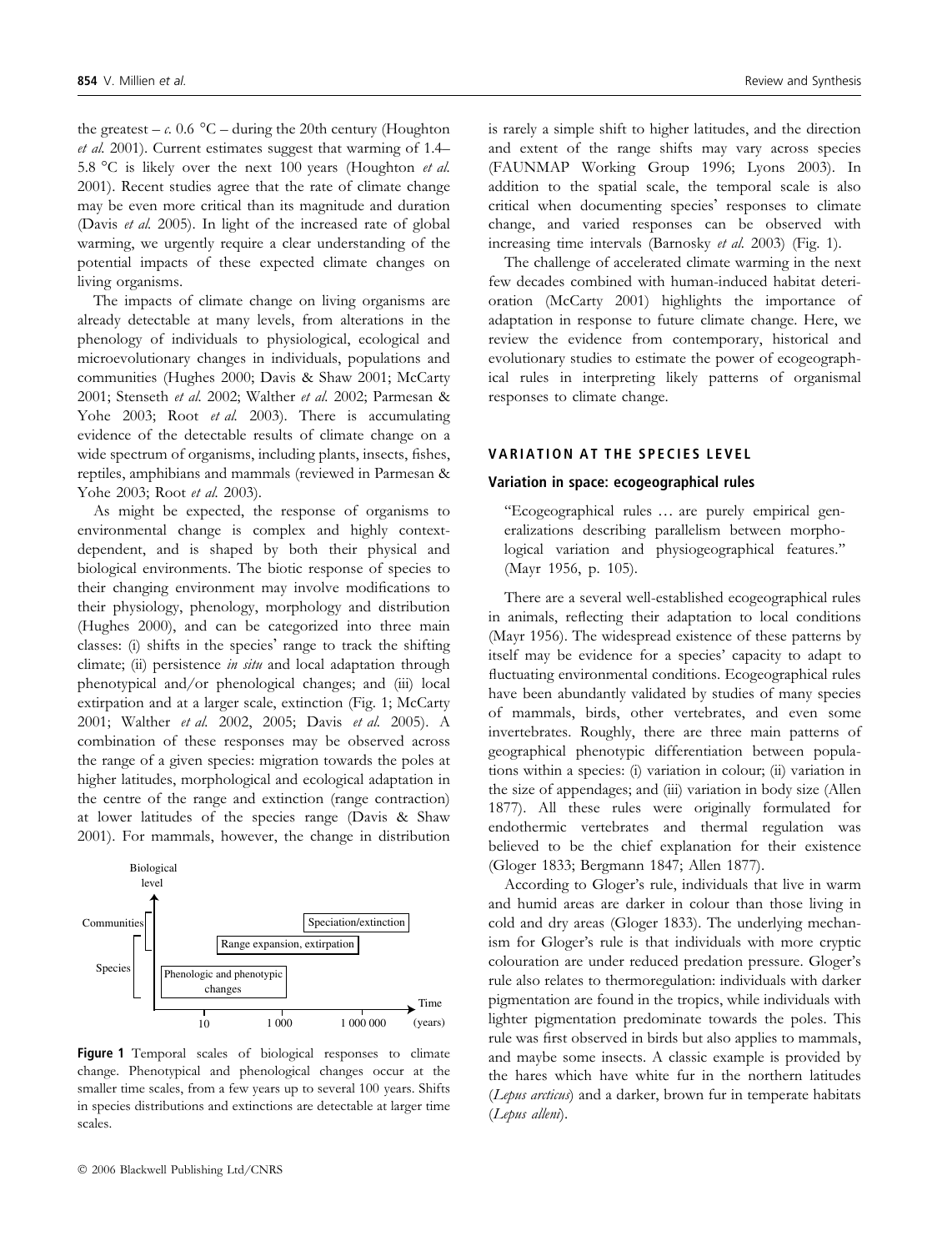According to Allen's rule, appendages size is reduced in cold climates (Allen 1877). Allen's rule is based on the simple reasoning that the less surface area an organism has relative to its body mass, the more thermally efficient it will be (e.g. the less heat it will lose). One way to reduce heat loss is through the reduction of appendages such as ears, tails, bills or limbs (Scholander 1955). This ecogeographical rule has been found within and across various species of mammals and birds (Allen 1877). For example, relative ear size increases in the fox from the artic fox (Alopex lagopus), the red fox (*Vulpes vulpes*) to the desert fox (*Fennecus zerda*).

Additional rules of geographical variation have been described during the last century but have been less studied (Rensch 1938). Briefly, they are the 'hair-rule' (mammals have longer and thicker hairs in colder areas), the 'rule of the shape of the wing' (birds have more slender and pointed wings in colder areas), the 'egg-rule' in birds and the 'rule of the litter-size' in mammals (increased clutch or litter size in colder areas).

In this review, we concentrate on the most widely studied pattern of ecotypic variation, the geographical differentiation in body size. Geographical variation often involves a complex combination of traits. Of these, body size is probably the single most obvious and important character. Most physiological and life history traits are known to scale with size, including lifespan, metabolic rate, fasting endurance, rate of development, fecundity, interspecific relations, and numerous other morphological, physiological, behavioural and ecological factors (Peters 1983; Calder 1984; Schmidt-Nielsen 1984). Moreover, body size is relatively easy to characterise, even for fossil species, which facilitates comparisons across a wide range of taxa (Damuth & MacFadden 1990; Alroy 1998).

An impressive majority of studies of geographical variation in body size have been carried out on mammals (Fig. 1, Appendix 1). There are much more data available for mammal species than for any other group of animal, and our review therefore concentrates on body size variation in this taxon.

#### Variation in body size and Bergmann's rule

The most well-known ecogeographical trend is the tendency of individuals within the geographical range of a species to be larger in body size under colder climatic conditions (Rensch 1938; Mayr 1956). This trend is named after Carl Bergmann (1847), who is generally credited with the idea that the heat loss of an organism is proportional to its surface-to-volume ratio (but see Rameaux & Sarrus 1838). There is a selective advantage to a higher body surface-tovolume ratio in warm areas, and conversely, to the reduced heat loss that accompanies a lowered surface-to-volume ratio in higher latitude and colder climates (e.g. Mayr 1956). Bergmann's rule was originally formulated to describe body size variation among species within a given genus (Bergmann 1847), but there are many examples of an extension of Bergmann's rule describing latitudinal variation of body size among individuals within species. Environmental temperature is highly correlated with latitude and a positive relation between latitude and body size has been widely documented among endotherms including mammals and birds, as well as ectotherms such as amphibians, reptiles, some fishes and invertebrates (Appendix 1A). Bergmann's rule holds for most – between 62% and 83% – of vertebrate species, with the exception of squamates and fishes, where fewer than 30% of species conform to Bergmann's rule (Fig. 2). Although latitude is not an environmental factor, it has frequently been used as a proxy for ambient temperature and other environmental factors (Hawkins & Diniz-Filho 2004). In the past this was justified by lack of direct climate measurements, but presently such data are available for most part of the world, and we predict that in the future the use of latitude as a proxy for temperature will be less common.

Because environmental/ambient temperature can have direct effects on the ecology and physiology of organisms, Bergmann's rule is often interpreted as a direct response to temperature (Birch 1957; Brown & Lee 1969; Dawson 1992). However, a thermal explanation for the existence of Bergmann's rule has been questioned by several researchers. Scholander (1955), for example, argued that vascular control and fur insulation are more efficient at heat dissipation and conservation than are changes in body size. Factors correlated with body size such as basal metabolic rate, cost of transport, dominance in a community, success in mating, size and type of food, and competition may also be the actual targets of selection (McNab 1971; Calder 1984; Schmidt-Nielsen 1984). It may also be that environmental factors correlated with ambient temperature are responsible



Figure 2 The extent of Bergmann's rule among vertebrates. A significant positive relation between body size and latitude has been found in a majority of the vertebrate species examined; data from the most recent reviews on Bergmann's rule (Appendix 1); black filling, agrees with Bergmann's rule; grey filling, disagrees with Bergmann's rule.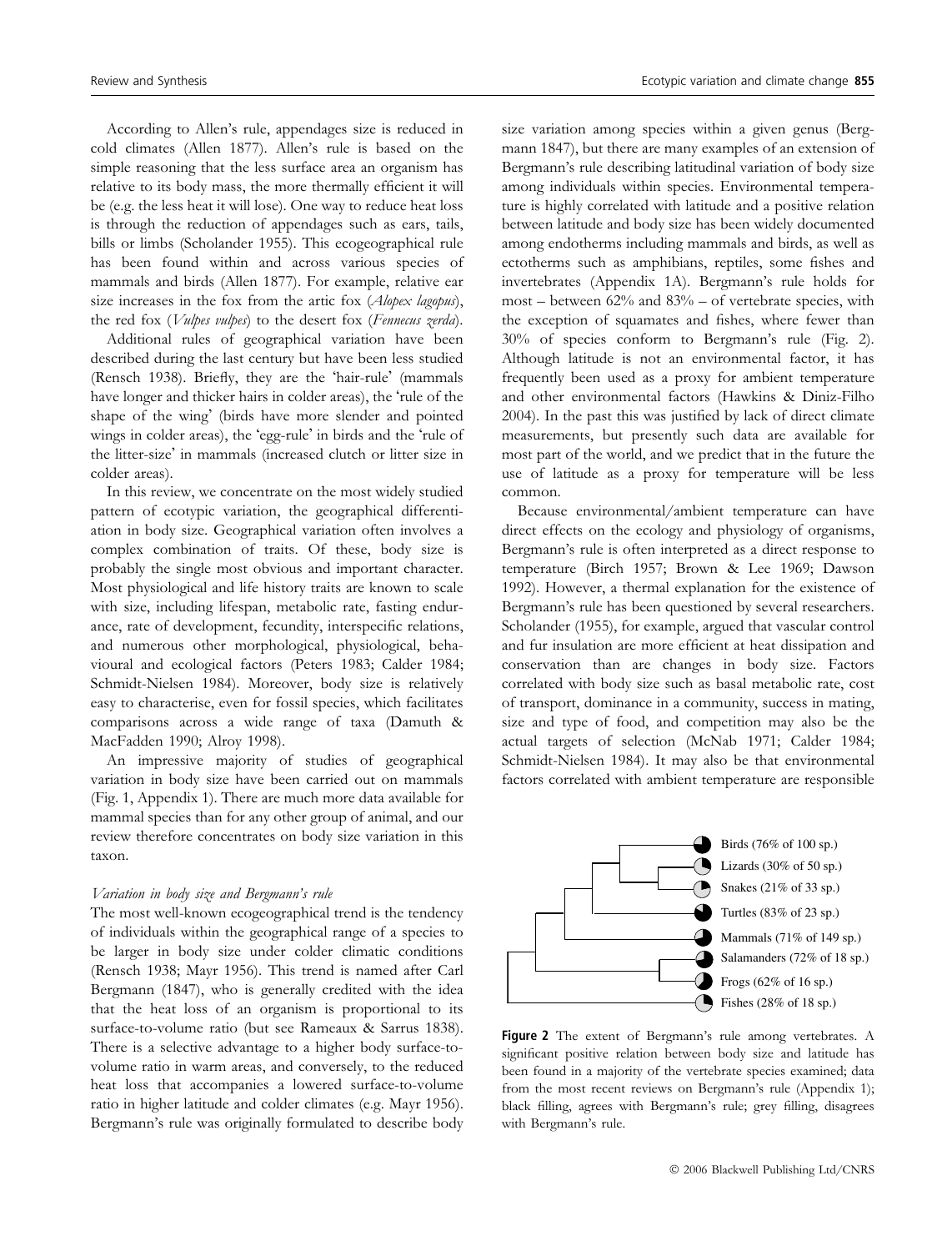for observed trends in body size. James (1970), for example, suggested that body size varied in response to a combination of climatic factors, specifically the interactions of moisture and temperature. This hypothesis was supported by a study on body size variation among North America bobcats (Lynx rufus) (Wigginton & Dobson 1999). Similarly, moisture apparently influences wing and skull size of the bat Eptesicus fuscus more than temperature, perhaps because of the need to conserve water in hot and dry environments (Burnett 1983). A study of body-size variation in five species of Australian mammals demonstrated that both moisture index and precipitation were often better correlated with body size than temperature (Yom-Tov & Nix 1986). Still others suggested that body size is better correlated with primary plant productivity or food availability (Rosenzweig 1968). Lastly, Bergmann's rule also applies to some ectotherms, and factors other than thermal regulation are likely better explanations of body size gradients in these species. Clearly, the debate over the factors influencing the body size of organisms has not been settled.

The interpretation of correlations between body size, latitude, temperature and precipitation is difficult, because these environmental factors often covary. One way to deal with this problem is to use information theory-derived indices (such as the Akaike information criterion; Johnson & Omland 2004). Another way to tease apart the effects of several climatic factors is to test them simultaneously, and to assume that the relative effect of each factor represents its effect on body size itself (Yom-Tov & Nix 1986; Ashton 2001). However, the relative effect of the factors used in the analysis depends to some extent on the order of entering them into the analysis. This problem was recently tackled by Yom-Tov & Geffen (2006) who studied body size trends in 20 species of mammals inhabiting Israel and Sinai. The authors used a conservative approach by entering precipitation as the last factor into a sequential regression and found that for several species precipitation explained as much of the variation in body size as did temperature. Other species in the area were more influenced by summer temperature. They concluded that in areas where rain is a limiting factor for primary production (as it is in arid and semi-arid regions), primary productivity may have an important effect on mammalian body size. This was evident from the considerable proportion of the variability in body size explained by rain, as well as by the positive relationships between average minimum January temperature and body size in four of the six species influenced by rain (low ambient temperature inhibits plant growth and primary production). Different ecological factors may be responsible for generating Bergmannian size patterns, even in very closely related species (Angilletta & Dunham 2003). Clearly, the underlying causes for ecogeographical variation involve a number of interrelated variables.

# Variation in body size and the island rule

Populations that evolve on islands often provide valuable examples of body size evolution. The reduced species diversity on islands results in a total reorganization of interspecific interactions within island communities, and island species are generally subjected to reduced predation and interspecific competition. Also, because islands are clearly delimitated in space, changes in the environment may be easier to track on islands than on the mainland; islands therefore represent natural replicated experiments to ecologists and paleontologists. Among insular mammals, there is a general tendency for small mammals to evolve towards larger size and larger species towards smaller size (Foster 1964; Van Valen 1973; Lomolino 1985, 2005). This tendency has come to be known as the island rule (Van Valen 1973). For example, the trend of increased body size ('gigantism') has been documented in numerous island taxa of rodent, bird and reptile such as the giant tortoises of the Galapagos and the Caribbean anoles (Appendix 1D). As with Bergmann's rule, the island rule has exceptions. For instance, based on an extensive survey of museum collections, Meiri et al. (2005) showed that there was no consistent pattern of body size evolution among carnivores on islands. The pattern of body size variation in island snakes is also less consistent and appears to be dependent on prey availability (Appendix 1D).

The strength of the island effect on body size evolution is usually presumed to be inversely proportional to the size of the island (Heaney 1978) and positively related to the degree of isolation from the mainland source of the island population (Foster 1964). Various selective forces are thought to explain the size evolution in island mammals, including the absence of predators and/or competitors or resource limitations (Sondaar 1977; Heaney 1978; Damuth 1993; Dayan & Simberloff 1998).

Recently, Millien & Damuth (2004) and Millien (2004) studied the combined effects of both climate warming and isolation on the body size evolution in the two Japanese field mice, Apodemus speciosus and Apodemus argenteus, over the Quaternary. The authors studied over 350 specimens stored in the collections of the National Science Museum in Tokyo. They found that Apodemus speciosus conforms today to both Bergmanns's rule (larger size at higher latitude) and the island rule (larger size on smaller islands) (Fig. 3). The fossil record suggests that, overall, climate warming has been the main driving factor of body size evolution in this species, but the effect of temperature change has been attenuated on the smaller islands, in accordance with the island rule. Interestingly, the small Japanese field mouse, Apodemus argenteus, does not conform to Bergmann's rule and the effect of isolation on body size evolution is much weaker in this species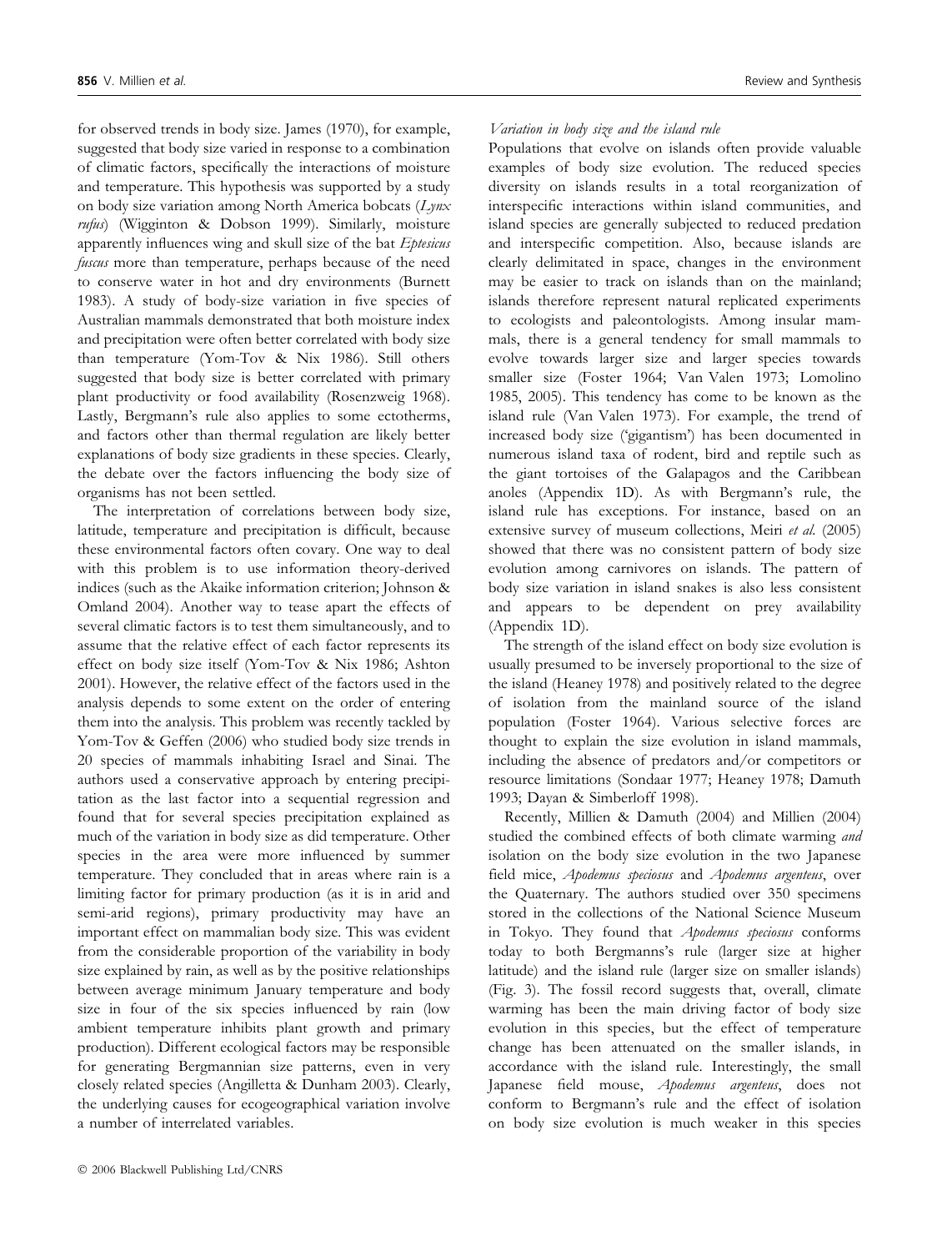

Figure 3 (a) Geographical variation in the antero-posterior diameter of the lower incisor in the two Japanase field mice, Apodemus speciosus (squares) and Apodemus argenteus (circles); open symbols represent populations on the large island of Honshu, filled symbols represent those on the smaller islands. As predicted from Bergmann's rule, there is an increase in size with latitude in Apodemus speciosus (size  $=$  $0.008 \times$  latitude + 0.95;  $n = 206$ ;  $P < 0.0002$ ), whereas this trend is reversed in Apodemus argenteus (size = -0.005  $\times$  latitude + 1.21; n = 151;  $P \le 0.03$ ). In both species, at a given latitude, individuals are usually larger on the smaller islands than on Honshu, conforming to the island rule; (b) there is a significant decrease in temperature with increasing latitude in Japan; (c) a map of the Japanese archipelago with the sample localities.

than in Apodemus speciosus (Fig.3). The variation in size in the two species at both spatial and temporal scales, while being driven by climate change and isolation, may also be strongly influenced by interspecific competition, especially on the smaller islands (Millien-Parra & Loreau 2000).

For both Bergmann's rule and the island rule, the causal nature of the link between the environment and the adaptive response in terms of body size change is far from clear. In the former, the variation in body size can be correlated with ambient temperature or any latitudinal-related factor, while in the latter, body size can be correlated with island area and isolation. Moreover, as with any correlational approach, there is still a possibility that factors of the environment other than the one(s) chosen would provide a better explanation of the observed trends. These other factors should be investigated at both ecological and historical levels.

Bergmann's rule and the island rule emphasize the importance of both climate and environment in generating patterns of geographical variation, and it is reasonable to assume that these geographical trends also occurred in the past. The prevalence of ecogeographical rules across a broad taxonomic range indicates that many species have the potential to adapt to environmental change, which is critical within the current context of climate warming (Davis et al. 2005). To estimate the potential biological and ecological responses to future climate changes, we review the evidence for the adaptation of species to past climate fluctuations at several temporal scales.

#### Variation in time: from recent times to the fossil record

''…fossil records can provide tests of evolutionary hypotheses, enhancing understanding of the evolutionary consequences of climate change'' (Davis et al. 2005, p. 1704).

Barnosky et al. (2003) proposed that in mammals morphological changes (together with minor changes in species distribution) constitute the first response of species to climate change (Fig. 1); they also suggested that morphological changes are detectable on a 100-year scale. There are several examples of rapid changes in species morphology or behaviour that have been associated with environmental changes in historical time (Kinnison & Hendry 2001; Hairston et al. 2005). For example, within a few decades, the direction of evolution in body size and beak morphology changed several times in two species of Darwin's finches on the Galapagos island of Daphne Major following drought events on the island (Grant & Grant 2002). Similarly, the convergence of geographical clines in recently introduced and ancestral populations suggests an adaptive response of the introduced population to its new environmental conditions (Yom-Tov et al. 1986; Huey et al. 2000). In the following sections, we will review the evidence for changes in morphology that have been related to environmental fluctuations at successive increasing time intervals, from a few decades up to several million years.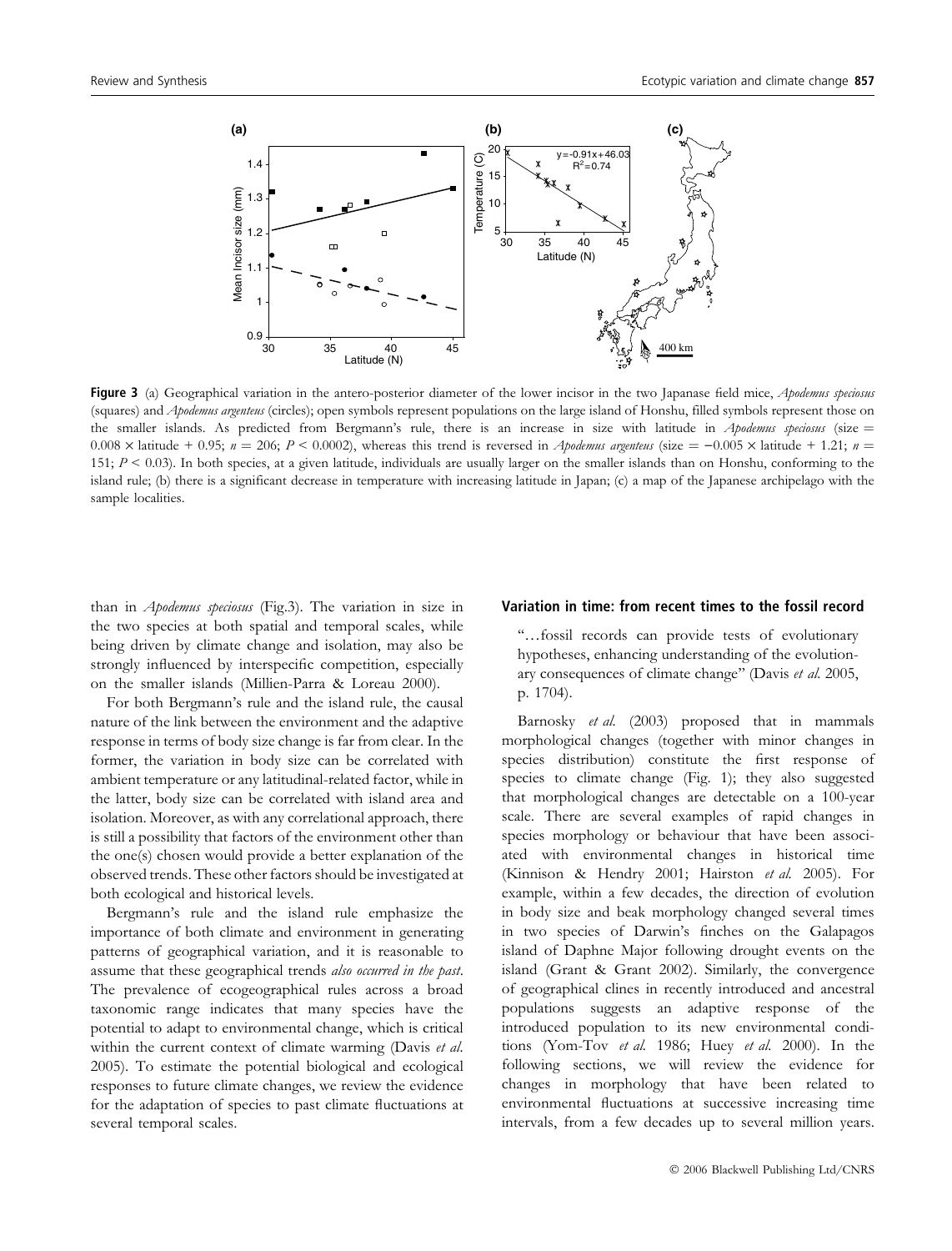Recent introductions of species provide convincing cases of patterns of geographical variation that may in part be a direct response to local environmental conditions. For example, there is a significant geographical pattern of body size increase with latitude in New Zealand in the house sparrow (Passer domesticus), which was introduced from Europe between 1862 and 1871. The 110 introduced individuals were all from a single region in England and were released at only five localities in New Zealand. The latitudinal trend seen today took only 100 years to establish, and it has been attributed to adaptation to local environmental factors (Baker 1980).

Introductions of mammals also provide compelling evidence in support of the role of environmental conditions on body size. In its native Australian range, the brushtail possum (Trichosurus vulpecula) exhibits a body size trend that conforms to Bergmann's rule. After 1837, there were several introductions of this species from Southeastern Australia (where possums are the largest and have thick fur) to New Zealand. Today, the brushtail possum is distributed throughout New Zealand, and within several decades and less than 50 generations, body size variation in New Zealand populations converged on that observed in Australia, as expected from Bergmann's rule (Yom-Tov et al. 1986). Yom-Tov et al. (1999) examined the effects of latitude, island size and competition on skull size of three species of rats (Rattus rattus, Rattus norvegicus and Rattus exulans) that have been introduced to 71 Pacific and New Zealand islands and found that skull size of R. exulans conforms to Bergmann's rule and is inversely correlated with island size. For R. exulans and R. rattus, skull size is inversely correlated with the number of other rodent species on the same islands, suggesting that interspecific competition affected body size in these species. European rabbits (Oryctolagus cuniculus) introduced to Australia have also adapted to different climatic regions through changes in body proportions after little more than a century; individuals inhabiting arid and warm region were found to have relatively larger ears (conforming to Allen's rule) and to be relatively heavier (a trend opposed to Bergmann's rule) than in cooler, more humid regions (Williams & Moore 1989). Similarly, Simberloff et al. (2000) showed that males of the small Indian mongoose (Herpestes javanicus) have increased in size on all islands where this species was introduced approximately a century ago.

Body size gradients may also develop extremely rapidly in introduced ectothermic species. A decade after its introduction, there was no wing length cline in the North American populations of the fruit fly, *Drosophila subobscura*. However, after two decades, Huey et al. (2000) documented such a latitudinal trend, convergent with the ancestral European one. In contrast to these examples of convergent evolution in ancestral and introduced species, the introduction of the pumpkinseed sunfish (Lepomis gibbosus) from North America to Europe in the late 19th century has led to divergent patterns of body size variation in native and introduced populations (Copp et al. 2004). While body size variation in the native North American range of the species fits a converse Bergmann size gradient, European populations of Lepomis gibbosus conform to Bergmann's rule. As European sunfish are also significantly smaller than those from North America, Copp et al. (2004) suggest that limited food resources across the introduced range may have a stronger influence on body size variation than temperature differences associated with latitude. Despite some exceptions, there is often a parallel in geographical variation between the ancestral form and the newly introduced species, supporting the importance of the impact of the environment on species morphology.

#### Evolutionary size changes related to historical climate change

The historical record of local and regional climate allows an examination of adaptation to climate warming over the past century. For example, work in central New Mexico has documented a significant response of rodents to climate warming over the past decade. By examining hundreds of museum specimens archived at the Museum of Southwestern Biology, Smith et al. (1998) demonstrated that the average body size of woodrat populations (Neotoma albigula) at the Sevilleta long-term ecological research station, New Mexico, had decreased by  $c$ . 15% over this period (Fig. 4). This was apparently due to smaller individuals successfully overwintering because of warmer winter temperatures, coupled with smaller size also being favoured in the warmer summers (Smith et al. 1998). Similarly, four of the five passerine bird species studied by Yom-Tov (2001) decreased in body size during the second-half of the 20th century in Israel. Body size decreases have also been observed among several species of British passerines studied continuously during the last three decades in England (Yom-Tov et al. 2006).

Global warming may also affect animals in the opposite way. Increased temperature, especially during the winter, enables animals to divert energy from maintenance to growth. Furthermore, elevated temperature may increase the length of the growing season, thus increasing primary production and consequently food availability. Individuals may in turn increase in body size, thus producing a trend contrary to Bergmann's rule. For instance, recent increases in body size have been observed in the Japanese large field mouse Apodemus speciosus (Yom-Tov & Yom-Tov 2004) and the masked shrew Sorex cinereus in Alaska (Fig. 5; Yom-Tov & Yom-Tov 2005). In both cases the observed trends were attributed indirectly to global warming: elevated autumn and winter temperatures affected food availability, thus enabling these species to utilize the extra energy available for growth.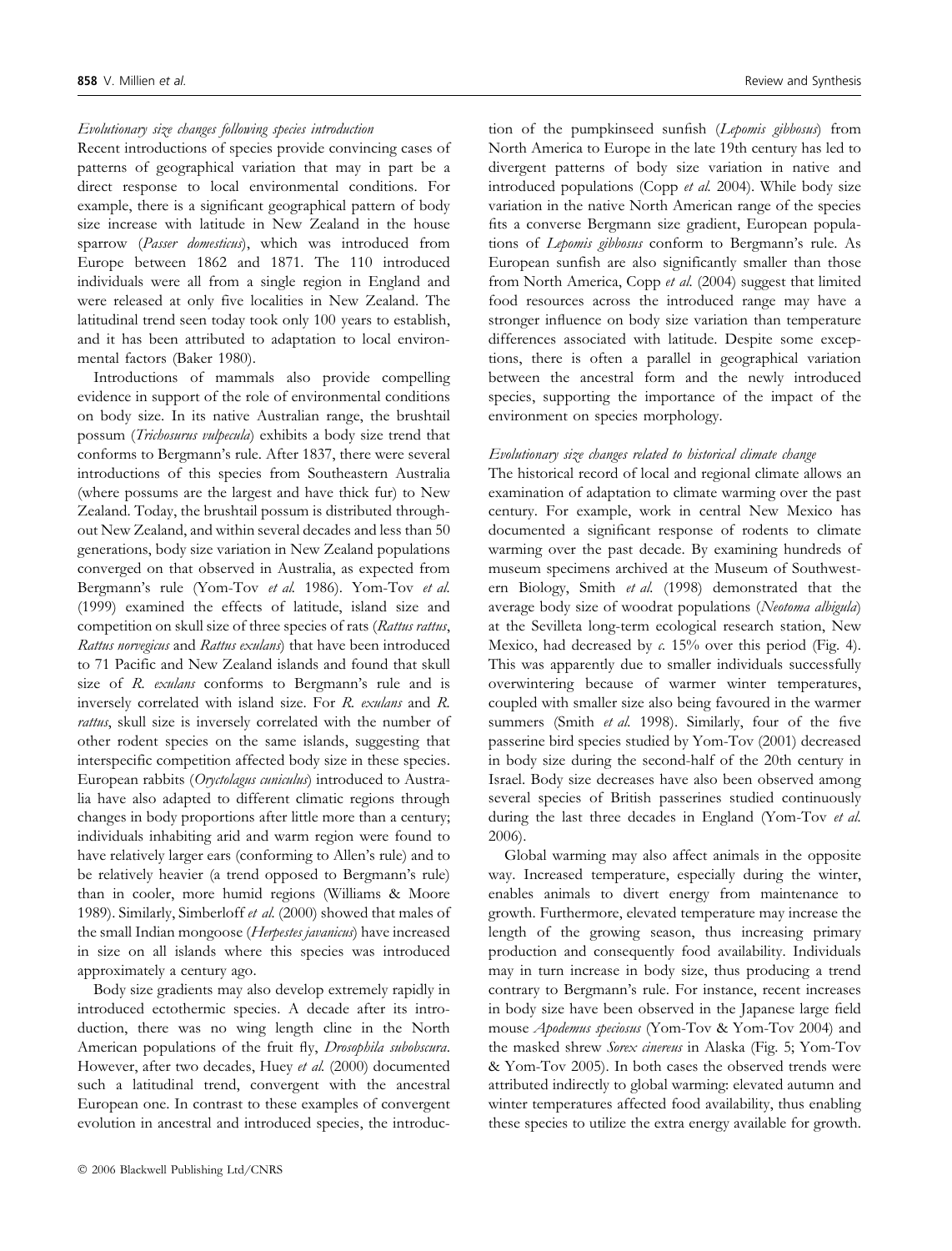

Figure 4 Body mass and body length variation over time in woodrat species. (a) Size changes over a decadal scale in Neotoma albigula; inset shows the significant decrease in body size with mean July temperature in this species; (b) size change over centennial scale in Neotoma lepida; (c) size change in Neotoma cinerea over the last 10 000 years; inset shows the significant decrease in body size with mean July temperature in this species. In all cases, size changes occurred according to Bergmann's rule.

Other recent increases in body size, mainly among carnivoran mammals, have been attributed to increased food availability due to human activity. An increase in prey availability for harbour porpoises (Phocoena phocoena) (presumably due to hunting pressure and a decrease in population density) resulted in an increase in body length of calves as well as earlier sexual maturity of females (Read & Gaskin 1990). In many countries, anthropogenic factors are responsible for an appreciable increase in food availability for predators over the past century. The significant rise in human living standards has generally been coupled with an increase in the amount and nutritional quality of garbage. Increases in skull size (which is highly correlated with body size) among red foxes (Vulpes vulpes) and Eurasian badgers (Meles meles) in Denmark (Yom-Tov et al. 2003) and in body length among four species of carnivores in Israel (Yom-Tov 2003) during the second half of the 20th century have been attributed to an improved diet due to greater availability of garbage, road kills and changes in agricultural practices.

Species surviving in fragmented landscapes are also confronted with a modified environment characterized by a reduced area and an increased isolation relative to their undisturbed habitat. These new environmental conditions parallel those seen in true island habitats and one may suspect that phenotypic changes in response to fragmentation are similar to changes in island species. Accordingly, Schmidt & Jensen (2003) demonstrated that body size changes have occurred in 25 Danish mammal species over the last two centuries. The authors showed that body size changes in these species are in accordance with the island rule and are attributed to anthropogenic habitat fragmentation in Denmark. The same authors recently observed a similar 'island pattern' in the evolution of body size in Danish bird species over the same period of time (Schmidt & Jensen 2005). It seems thus that habitat fragmentation has a direct effect on body size evolution. More importantly, habitat loss and fragmentation may increase species susceptibility to climate change by limiting their chance of migrating to track climate variations (Thomas et al. 2004). However, as both climate change and fragmentation may affect body size evolution in a similar way (e.g. increased size in fragmented landscape and in colder climates for small mammals), their relative effects on body size evolution are difficult to tease apart.

We have focussed here on the correlation between morphological changes and local environmental variables such as temperature, precipitation or food availability. However, given the current context of global climate change, it may be more relevant to concentrate on larger scale patterns of variation over evolutionary time scales (Stenseth et al. 2002), as some ecological processes may paradoxically be better predicted by large-scale global climate indices than by local weather parameters (Hallett et al. 2004). To better understand long-term ecological and evolutionary changes in response to climate warming, scientists have turned to the past. Examination of the responses of organisms to changes occurring over geological time allows us to include climatic fluctuations of greater magnitude than those observed over the past few decades.

#### Evolutionary changes in the fossil record

Increasingly, scientists interested in the effects of anthropogenic warming have turned to the fossil record. The Plio-Pleistocene is of particular interest, as this was a period of repeated climatic fluctuations, many of which may have occurred rapidly. Greenland ice core records, for example,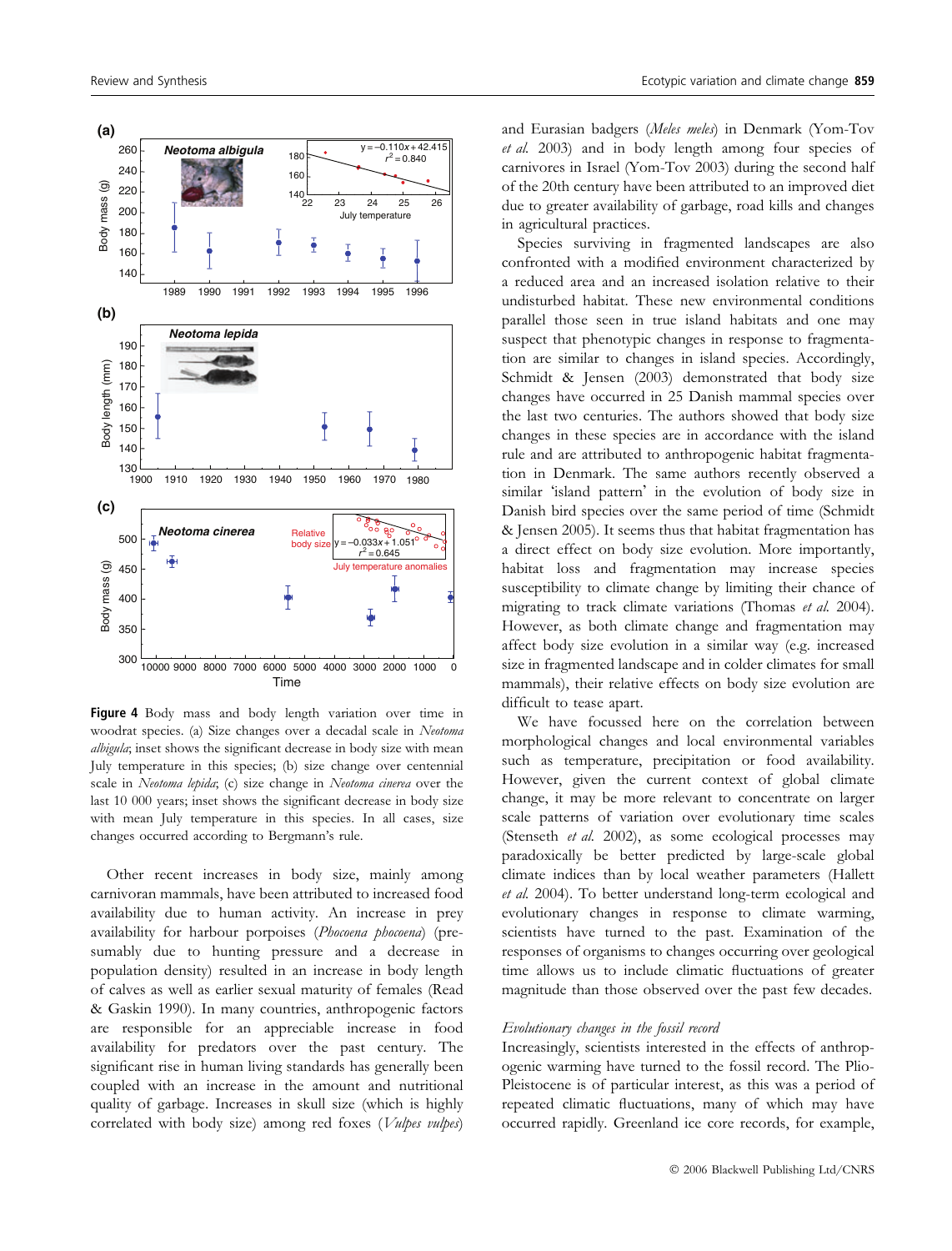

Figure 5 The relationship between: (a) residual body length; (b) residual tail length (annual mean values, corrected for latitude, longitude and sinus month of collection, where  $May = 1)$  and year of collection (corrected for mean annual temperature at Talkeetna 62.30 N 150.10 W, Alaska, a site close to the distribution centre of our data) of masked shrews (Sorex cinereus) in Alaska; The increase in body length and tail length is First increase in body length and tail religions<br>significant  $(-2\sum \ln P = 15.544; P < 0.005)$ ; (c) mean ambient temperature at Talkeetna significantly increased  $(P < 0.0001)$  by 2.8  $^{\circ}$ C during the study period (1950– 2004); (d) Sorex cinereus (photo courtesy of Phil Myers and the Animal Diversity Web, University of Michigan Museum of Zoology).

suggest at least 20 abrupt warming events during the last glacial period (Dansgaard et al. 1993). More regional records such as high-resolution lake sediment cores and dendroclimatic reconstructions also suggest substantial oscillations in both temperature and hydrology (Biondi et al. 1999; Benson et al. 2002). These large shifts in both regional and global temperature fluctuations undoubtedly exerted substantial selection pressures on organisms (Grayson 2000). By investigating the responses of organisms to the climatic fluctuations of the late Quaternary, we may be able to more accurately characterize the likely responses to anthropogenic climate forcing. The past few thousand years are arguably the best proxy we have for understanding the effects of anthropogenic climate change (Houghton et al. 2001).

Several recent studies have documented that Bergmann's rule applies to temporal responses over the Pleistocene; animals became smaller during the warmer conditions of the middle and late Holocene, and were larger during the cooler conditions of the full glacial, the Little Ice Age and the Younger Dryas (Smith et al. 1995; Smith & Betancourt 1998, 2003). Size changes in Quaternary mammal species have often been attributed to the climate change occurring during this period (Appendix 1B).

In many ways, woodrats (Neotoma) are the poster children for Bergmann's rule. This is because, despite the fact that they often live in hot deserts, woodrat (Neotoma)

species lack specialized adaptations to heat and their body size appears to be profoundly sensitive to environmental temperature (Brown & Lee 1969; Smith & Betancourt 2006). Not only do contemporary species within the genus conform to Bergmann's rule, but individual populations within species also display robust relationships with temperature (Smith et al. 1995; Smith & Betancourt 1998, 2003, 2006). In this instance, physiological constraints may be important; both maximum and minimum environmental temperatures have also been demonstrated to scale inversely with body mass as does lethal temperature (Smith et al. 1995). Moreover, studies examining populations over both historical and millennial time scales demonstrate that woodrats adapt to climate change by altering body size (Fig. 4; Smith et al. 1995, 1998; Smith & Betancourt 1998, 2003, 2006). The response is robust and in the direction predicted by Bergmann's rule; woodrats are larger during cold intervals, and smaller during warmer episodes. These patterns are remarkably concordant across the species range, reflecting common environmental conditions over the late Pleistocene (Smith & Betancourt 2006). Responses to temperature are more complicated at range boundaries, where animals are at the limits of their thermal tolerances (Smith & Betancourt 2003). In these areas, populations at high elevation sites demonstrate a typical Bergmann's rule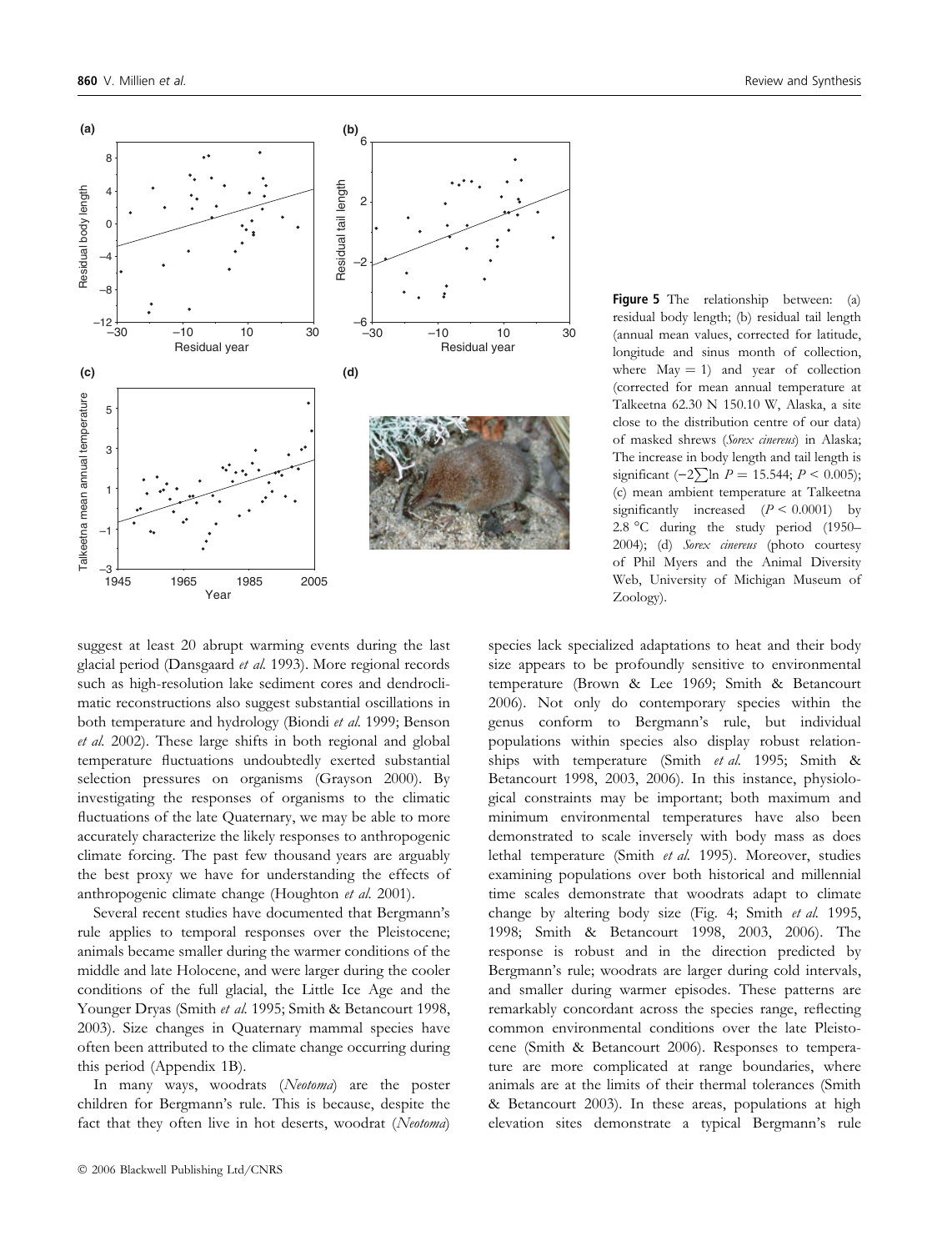response to temperature, while populations located at low elevation sites display a different response at various times over the Holocene. During colder episodes, they adapt by increases in body size, in accordance with Bergmann's rule. During warmer conditions, however, such as those of the Altithermal during the mid-Holocene, local populations are extirpated (Smith & Betancourt 2003). These sites are only repopulated when environmental conditions become more moderate. In deeper time, morphological changes in the fossil record have also often been attributed to changes in the environment in Miocene mammals (Appendix 1C). Bergmann's rule was recently proposed as a mechanism for the size increase in deep-sea ostracods over the past 40 million years (Hunt & Roy 2006). In this study, the authors suggested that Bergmann's rule and Cope's rule (the tendency for organisms in evolving lineages of size increase over geological time) are related patterns, both reflecting the influence of environmental temperature changes.

There are many striking examples of evolutionary size change in island mammals that parallel those seen today. The dwarfing of large mammals on islands is remarkably well illustrated by Pleistocene mammals (Appendix 1E). For example, the Quaternary Sicilian elephant (Elephas *falconeri*) reached a height of less than  $1 m - a$  quarter of the size of its mainland ancestor (Palombo 2003), and its body mass was estimated at 100 kg – 150 times less than its mainland relative (Roth 1992). A very striking example of the island rule has recently been discovered in the case of the dwarfed Pleistocene hominins of Flores island in Indonesia (Brown et al. 2004; Morwood et al. 2005; but see Barham 2004). The 1-m high Homo floresiensis coexisted with pygmy elephants (Stegodon) and Komodo dragons and is assumed to have evolved from an isolated ancestral population of Homo erectus during the Quaternary. Conversely, a trend towards gigantism of island rodents has been observed in numerous fossil species (Appendix 1E). For instance, Millien & Jaeger (2001) estimated a size increase of 200% in the giant endemic murid rodent Microtia from a paleoisland in Southern Italy.

While it appears that many species follow Bergmann's rule and the island rule across space and time, there is also some evidence for contrary geographical or evolutionary responses. The existence of conflicting patterns of body size variation with geography in closely related species also highlights the importance of ecology in the establishment of body size gradients (Millien-Parra & Loreau 2000; Ashton 2001; Angilletta & Dunham 2003). Ashton (2001) identified significant variation in body size in two sister taxa of rattlesnake (Crotoalus viridis and Crotoalus oreganus). While C. viridis exhibited body size variation consistent with Bergmann's rule, C. oreganus showed the opposite pattern, with body size variation consistent with a converse

Bergmann's rule. Similarly, the two Japanese field mice (Apodemus speciosus and Apodemus argenteus) show opposite latitudinal trends in body size (Millien & Damuth 2004; Millien 2004) (Fig. 3). Different and even sometimes reversed responses to similar climatic variation in space and time within species have also often been documented (Dayan et al. 1991).

# VARIATION AT THE COMMUNITY LEVEL

''…data are needed not just for one species, but for all the organisms within a community'' (Davis 1990, p. 269).

The varied responses of species or populations to global climate change can be explained by locally unique manifestations of global climate change, depending upon the geographical areas (Barnosky 2001). However, factors operating at the community level (predation and competition/character displacement) may be stronger than climate forcing or at least have some effects interacting with climatic factors (Brown et al. 1997; Stenseth et al. 2002). In fact, many studies have proposed that biotic factors are more important than environmental effects in driving evolution of species and communities (see review in Barnosky 2001). Darwin himself, based on examples on acclimatization of domestic animals and plants, was convinced that ''species in nature are closely limited in their ranges by the competition of other organic beings quite as much as, or more than, by adaptation to particular climates'' (Darwin 1859, p. 180). It may also be that the environment is more important at the poleward limit of a species' range, whereas biotic interactions predominate in the more equatorial portions of a species' range (Davis & Shaw 2001). The strength of interspecific interactions may also depend upon the environmental gradient (Holt 1990). One way to characterize species' interactions within a community is to study the properties of the log-transformed body size distribution of species that make the community. In this context, the body size structure of fossil mammal communities as a whole – as opposed to the body size of a single species – has been linked to paleoenvironmental changes (Legendre 1989; Montuire 1999; Croft 2001). At large spatial and temporal scales, community level body size distributions seem to have a consistent response to climate change (Lyons *et al.* 2003), although the ultimate drivers of body size patterns are still debated. Brown & Nicoletto (1991) argued that body size distributions of North American mammal communities tend to be relatively uniform (but see Marquet & Cofre 1999; Bakker & Kelt 2000), whereas at the continental scale, body size distributions are right-skewed and unimodal. The proximate cause for the differences in distribution shape with spatial scale is thought to be turnover in the identity of species in the modal body size class of  $\epsilon$ . 100 g across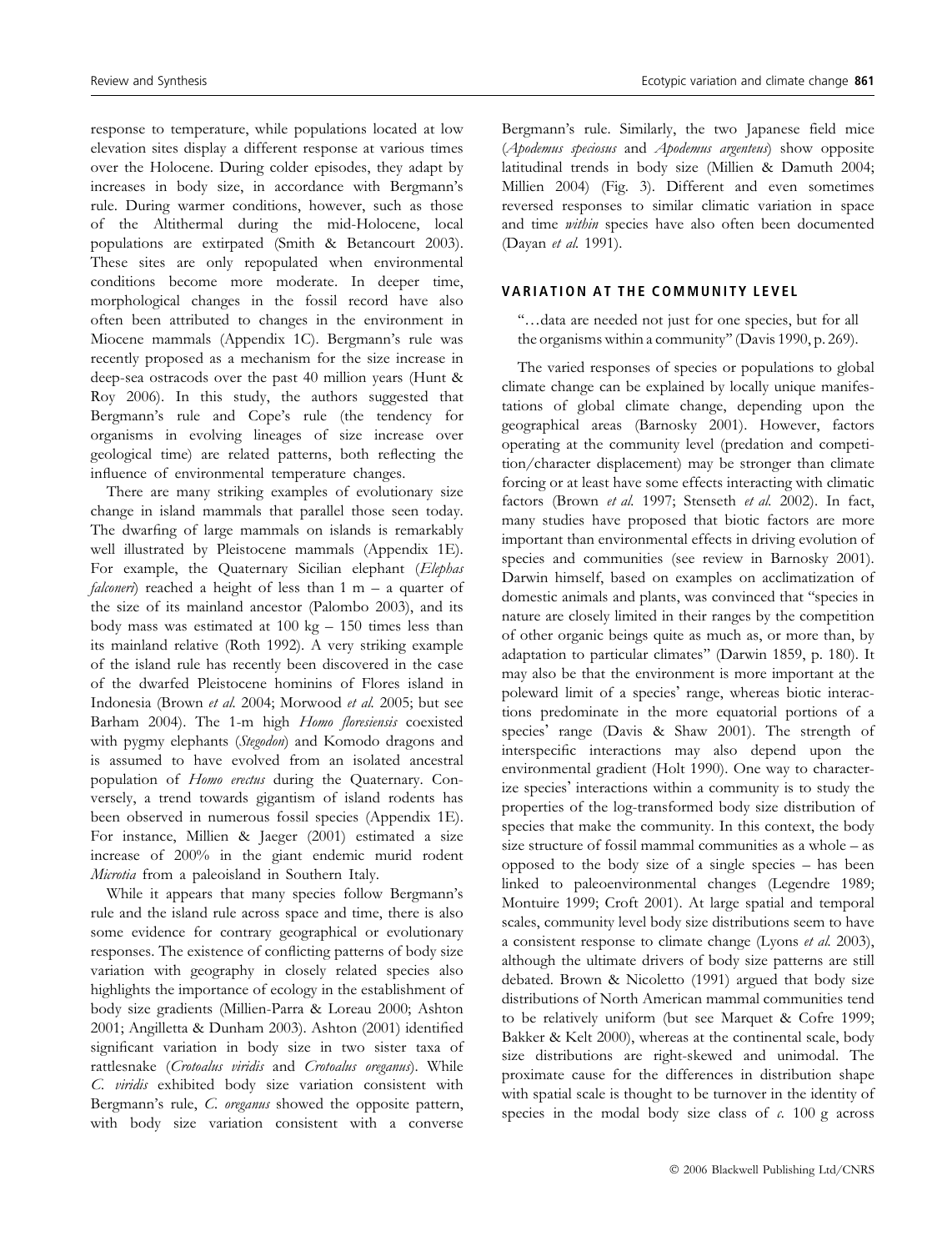communities. Moreover, Smith et al. (2004) documented multimodality in modern continental body size distributions on North America, South America, Australia and Africa, but with significant differences in the shapes of the distributions for all continents. Africa was the only continent that had a distinctly bimodal body size distribution. When the extinct late Pleistocene mammals were included, the distributions were bimodal on all continents except Australia (Lyons et al. 2004). Indeed, the late Pleistocene continental distributions of North and South America were significantly different from the modern distributions documented by Smith et al. (2004), but not significantly different from the late Pleistocene of Africa (Lyons et al. 2004). Accordingly, examination of body size distributions for mammals in North America across the Cenozoic indicates that bimodality has been the norm since  $\alpha$  40 million years ago (Alroy 1998, 2003).

Such consistent, robust patterns in continental body size distributions for Cenozoic mammals suggest that body size plays an important role in the evolution of mammalian biotas through time. The uniform body size distributions found at the community level in North America also indicate that body size may play an important role in community assembly. If so, we would predict consistent body size distributions at the community level across time. Lyons et al. (2003) compiled species lists and body sizes for 328 mammal assemblages across the last 40 000 years and evaluated the shapes of the resulting body size distributions. Mean, median, skew and kurtosis values for fossil assemblages were compared with shape statistics describing 80 modern assemblages for North America. The descriptive statistics of the shapes of most fossil assemblages  $(>60%)$ fell within the range of values for the modern assemblages, suggesting that body size is indeed an inherent component of communities. Because of the limits of the fossil record, some of the variation in the shapes of paleocommunity body size distributions is likely due to errors in body size estimation of fossil species, and taphonomic biases. However, the different shapes of local community distributions found in forest vs. open habitats in South America (Bakker & Kelt 2000) suggest that some of the variation is also due to local and regional climate changes (Lyons et al. 2003). If so, we should expect changes in the shapes of local body size distributions as climate changes in the future. Overall, these results suggest that changes at the community and continental scales as a result of climate warming may have some predictability, despite the individualistic response of constituent species.

# The evolving role of museum collections in climate change studies

''Old dead rats are valuable'' (Diamond 1990, p. 334).

The critical but often underacknowledged role museum collections play in studies of ecotypic variation warrants final mention here. The relevance of museum specimens to disciplines outside of taxonomy and systematics (e.g. ecology and paleoecology) is undeniable, if not always obvious (see reviews in Suarez & Tsutsui 2004; Winker 2004). For example, over two-thirds  $(≥ 65)$  of the 92 studies surveyed by Ashton et al. (2000) in their literature review of Bergmann's rule in mammals relied, at least in part, on museum specimens and their associated data. Collectively, these studies represent well over *fifty thousand* examined specimens archived in various natural history collections throughout the world (L. Olson, unpubl. data), all of which remain available for repeated or expanded investigations. Similarly, most of the studies detailed in this paper would not have been possible if it were not for the efforts of countless collectors, preparators, collection managers, and curators, as well as the availability of resources associated with the collection and preservation of these irreplaceable records of the past. Many contemporary species are very well represented in museum collections with records spanning the last several centuries. In an era of diminishing support for museum collections (e.g. Stokstad 2003), the proliferation of collection-based studies investigating the effects of environmental change on biological diversity at all levels will (hopefully) be looked back on as a timely renaissance. Museum specimens have been likened to "canaries in the coal mine" (Winker 2004) in this regard, and the expense associated with their maintenance and growth is trivial when compared with the potential costs of their absence (Suarez & Tsutsui 2004). As the studies reviewed here demonstrate all too clearly, the need for continued collecting efforts should perhaps be more appropriately viewed as an obligation if we are to continue to rigorously and responsibly document the changes we are causing. Not only have ''old dead rats'' and other museum specimens always been valuable, their value increases with the passage of time, the development of new analytical techniques, and the emergence of questions associated with our changing earth.

#### **CONCLUSION**

Even though the pattern of climate change over long periods of time is complex, some parallels can still be drawn between changes in species morphology and global climate change. An encouraging lesson from the fossil record is that species have the capacity to evolve in the face of environmental change. However, the extent and rate of current climatic trends may be unprecedented (Hughes 2000; Houghton et al. 2001, but see Biondi et al. 1999), and we may discover that some species will soon reach their limit to adaptation (Holt 1990). This limit is in theory set by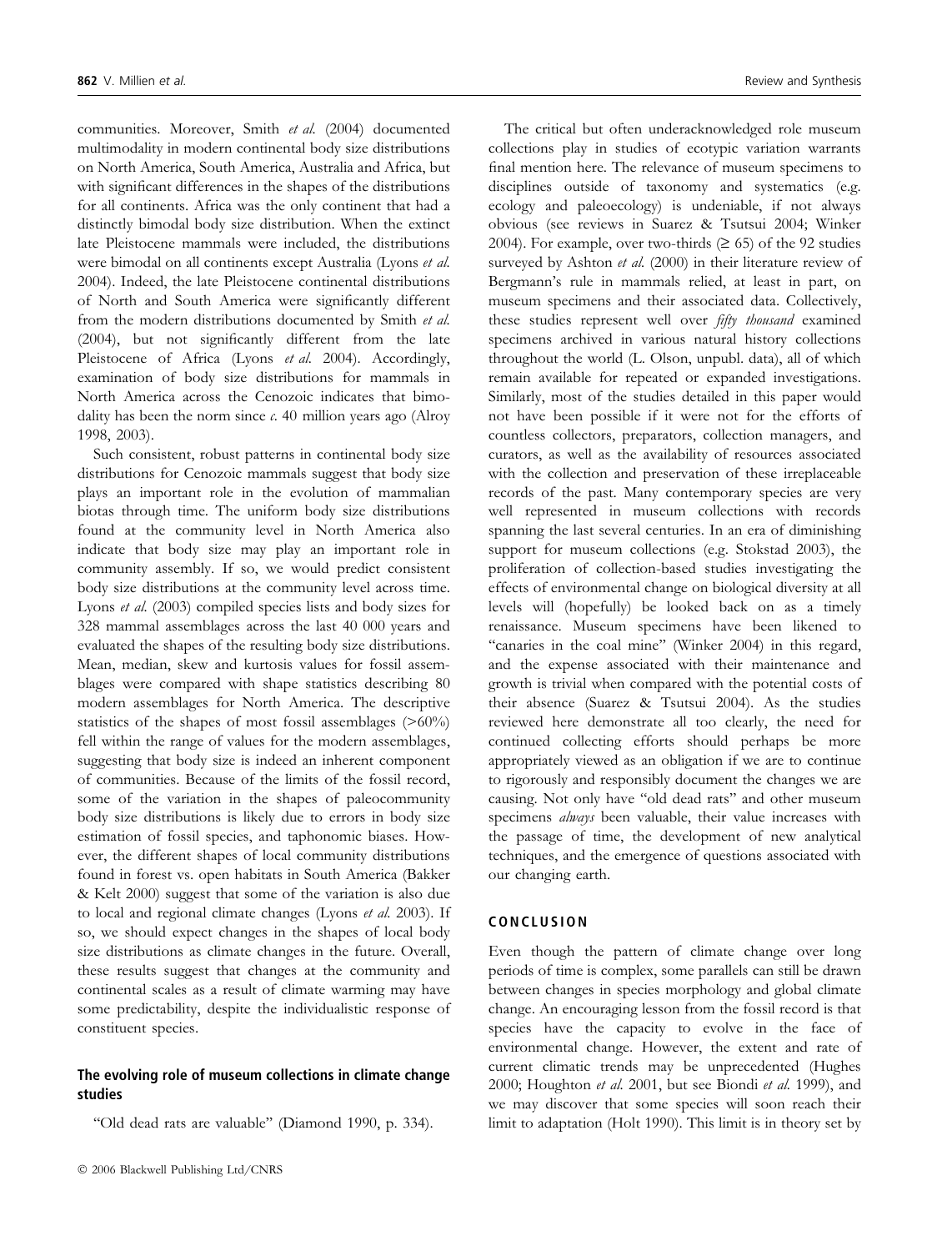the amount of genetic variability of individuals within populations, and little is known about the extent of genetic variability and the 'evolvability' (or evolutionary potential) of most species. More importantly, the rate of evolution at the population level of a morphological character such as body size is the most critical during periods of rapid climate change as in the Quaternary or as predicted for the next decades; species have to evolve quickly enough to adapt to their new environmental conditions and track the rapidly changing climate.

For many species, it may be difficult to predict the effect of climate change on morphology. For a few species (e.g. woodrats), much is known about their ecology, morphology, physiology and genetics. With this accumulated knowledge, we may be able to predict the responses of these taxa to future environmental fluctuations. However, these species may be the exception, and for most species, only a part of the relevant information is known, and predictions on their response to climate change may be less accurate (Holt 1990). Moreover, there may be several evolutionary solutions for a given species to adapt to its new environment (Mayr 1956). Yet, more and more data are becoming available, and there is abundant empirical evidence for the impact of climate change on living organisms (Hughes 2000). The consistent patterns of ecotypic variation observed across varied taxa, and across wide geographical and temporal scales, provide strong evidence for the non-negligible effect of climate warming on the biology of species (McCarty 2001). Both historical and fossil records suggest that there is some convergence across different temporal scales of patterns associated with climate change. Moreover, these consistent patterns are evident despite the possibly confounding influences of human activities.

# AKNOWLEDGEMENTS

This paper is the result of a symposium organized by L. Olson at the 2005 Evolution Meeting, held at the University of Alaska Fairbanks and hosted by the UAF Institute of Arctic Biology and the University of Alaska Museum. We wish to thank three anonymous referees and S. Meiri for their helpful comments. The examples described in this work were based on museum specimens from the following institutions: American Museum of Natural History (New York, USA), Auckland Museum (Auckland, New Zealand), Australian Museum (Sydney, Australia), Bet Ussishkin Museum (Dan, Israel), Bishop Museum (Hawaii, USA), Burke Museum of Natural History and Culture, University of Washington (Seattle, USA), Central Australian Wildlife Collection (Alice Springs, Australia), Division of Wildlife and Rangelands Research, CSIRO (Canberra, Australia), Ecology Division, DSIR (Lower Hutt, New Zealand), Field Museum of Natural History (Chicago, USA), Kaffarian

Museum (King William's Town, South Africa), Landcare (Nelson, Dunedin and Hamilton, New Zealand), Museum of Southwestern Biology, University of New Mexico (Albuquerque, USA), National Museum of Natural History (Smithsonian Institution, Washington, DC, USA), Museum of Tel Aviv University (Israel), Museum of Vertebrate Zoology (Berkeley, USA), National Museum (Wellington, New Zealand), National Museum (Bloemfountain, South Africa), National Museum (Capetown, South Africa), National Museum (Madrid, Spain), National Science Museum (Tokyo, Japan), Natural History Museum (London, UK), Oranim Zoological Collection, Haifa University (Israel), Otago Museum (Dunedin, New Zealand), Queen Victoria Museum (Launceston, Tasmania), Queensland Museum (Brisbane, Australia), San Diego Natural History Museum (San Diego, USA), South Australian Museum (Adelaide, Australia), Tasmanian Museum (Hobart, Tasmania), Transvaal Museum (Pretoria, South Africa), United States Fish and Wildlife Service Biological Survey Collection (now at University of New Mexico, USA), University of Alaska Museum (Fairbanks, USA), University of California Los Angeles Museum (Los Angeles, USA), Zoological Museum of the Hebrew University (Jerusalem, Israel), Zoological Collections of University of Arizona (Tucson, USA), Zoological Museum of University of Copenhagen (Denmark).

#### **REFERENCES**

- Angilletta, M.J. Jr & Dunham, A.E. (2003). The temperature-size rule in ectoterms: simple evolutionary explanations may not be general. Am. Nat, 162, 332-342.
- Allen, J.A. (1877). The influence of physical conditions in the genesis of species. Radic. Rev., 1, 108–140.
- Alroy, J. (1998). Cope's rule and the dynamics of body mass evolution in North American fossil mammals. Science, 280, 731-734.
- Alroy, J. (2003). Taxonomic inflation and body mass distributions in North American fossil mammals. J. Mammal., 84, 431–443.
- Ashton, K.G. (2001). Body size variation among mainland populations of the western rattlesnake (Crotalus viridis). Evolution, 55, 2523–2533.
- Ashton, K.G., Tracy, M.C. & de Queiroz, A. (2000). Is Bergmann's rule valid for mammals? Am. Nat., 156, 390–415.
- Baker, A.J. (1980). Morphometric differentiation in New Zealand populations of the house sparrow (Passer domesticus). Evolution, 34, 638–653.
- Bakker, V.J. & Kelt, D.A. (2000). Scale-dependent patterns in body size distributions of neotropical mammals. Ecology, 81, 3530-3547.
- Barham, L. (ed.) (2004). Some initial informal reactions to publication of the discovery of Homo floresiensis and replies from Brown & Morwood. Before Farm., 2004/4, 1–7.
- Barnosky, A.D. (2001). Distinguishing the effects of the Red Queen and Court Jester on Miocene mammal evolution in the Northern Rocky mountains. J. Vertebr. Paleontol., 21, 172-185.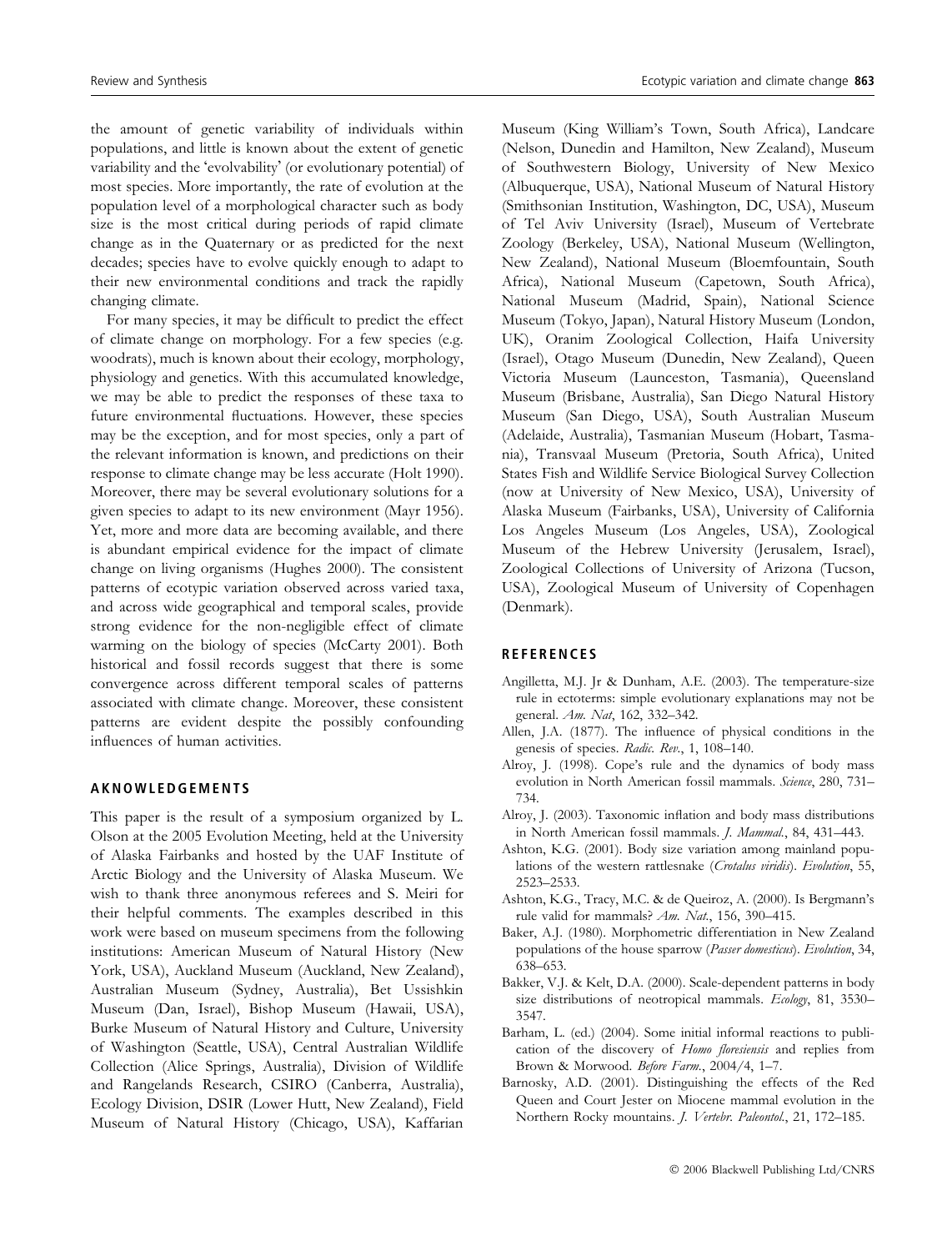- Barnosky, A.D., Hadly, E.A. & Bell, C.J. (2003). Mammalian response to global warming on varied temporal scales. *J. Mammal.*, 84, 354–368.
- Benson, L., Kashgarian, M., Rye, R., Lund, S., Paillet, F., Smoot, J. et al. (2002). Holocene multidecadal and mulicentennial droughts affecting Northern California and Nevada. Q. Sci. Rev., 21, 659-682.
- Benton, M.J. & Twitchett, R.J. (2003). How to kill (almost) all life: the end-Permian extinction event. Trends Ecol. Evol., 18, 358-365.
- Bergmann, C. (1847). Über die Verhältnisse der Wärmeökonomie der Thiere zu ihrer Grösse. Gött. Studien, 3, 595–708.
- Biondi, F., Perkins, D.L., Cayan, D.R. & Berger, W.H. (1999). July temperature during the second millennium reconstructed from Idaho tree rings. Geophys. Res. Lett., 26, 1445–1448.
- Birch, L.C. (1957). The role of weather in determining the distribution and abundance of animals. Population studies: animal ecology and demography. Cold Spring Harb. Symp. Quant. Biol., 22, 203–218.
- Brown, J.H. & Lee, A.K. (1969). Bergmann's rule and climatic adaptation in Woodrats (Neotoma). Evolution, 23, 329–338.
- Brown, J.H. & Nicoletto, P.F. (1991). Spatial scaling of species composition: body masses of North American lands mammals. Am. Nat., 138, 1478-1495.
- Brown, J.H., Valone, T.J. & Curtin, C.G. (1997). Reorganization of an arid ecosystem in response to recent climate change. Proc. Natl Acad. Sci. USA, 94, 9729–9733.
- Brown, P., Sutikna, T., Morwood, M.J., Soejono, R.P., Jatmiko, Saptomo, E.W. et al. (2004). A new small-bodied hominin from the Late Pleistocene of Flores, Indonesia. Nature, 431, 1055–1061.
- Burnett, C.D. (1983). Geographic and climatic correlates of morphological variation in Eptesicus fuscus. J. Mammal., 64, 437–444.
- Calder, W.A. (1984). Size, Function and Life History. Harvard University Press, Cambridge.
- Copp, G.H., Fox, M.G., Przybylski, M., Godinho, F.N. & Vila-Gispert, A. (2004). Life-time growth patterns of pumpkinseed Lepomis gibbosus introduced to Europe, relative to native North American populations. Folia Zool., 53, 237-254.
- Croft, D.A. (2001). Cenozoic environmental change in South America as indicated by mammalian body size distributions (cenograms). Divers. Distrib., 7, 271–287.
- Damuth, J. (1993). Cope's rule, the island rule and the scaling of mammalian population density. Nature, 365, 748–750.
- Damuth, J. & MacFadden, B.J. (1990). Body Size in Mammalian Paleobiology: Estimation and Biological Implications. Cambridge University Press, Cambridge.
- Dansgaard, W., Johnsen, S.J., Clausen, H.B., Dahl-Jensen, D., Gundestrup, N.S., Hammer, C.U. et al. (1993). Evidence for general instability of past climate from a 250 kyr ice-core record. Nature, 364, 218–220.
- Darwin, C.R. (1859). The Origin of Species by Means of Natural Selection. J. Murray, London.
- Davis, M.B. (1990). Biology and paleobiology of global climate change: introduction. Trends Ecol. Evol., 5, 269-270.
- Davis, M.B. & Shaw, R.G. (2001). Range shifts and adaptive responses to quaternary climate change. Science, 292, 673-679.
- Davis, M.B., Shaw, R.G. & Etterson, J.R. (2005). Evolutionary responses to changing climate. Ecology, 86, 1704-1714.
- Dawson, W.R. (1992). Physiological responses of animals to higher temperatures. In: Global Warming and Biological Diversity (eds Peters, R.L. & Lovejoy, T.E.). Yale University Press, New Haven, CT, pp. 158–170.
- Dayan, T. & Simberloff, D. (1998). Size patterns among competitors: ecological character displacement and character release in mammals, with special reference to island populations. Mamm. Rev., 28, 99–124.
- Dayan, T., Simberloff, D., Tchernov, E. & Yom-Tov, Y. (1991). Calibrating the paleothermometer: climate, communities, and the evolution of size. Paleobiology, 17, 189–199.
- Diamond, J.M. (1990). Old dead rats are valuable. Nature, 347, 334–335.
- FAUNMAP Working Group (1996). Spatial response of mammals to late quaternary environmental fluctuations. Science, 272, 1601-1606.
- Foster, J.B. (1964). Evolution of mammals on islands. Nature, 202, 234–235.
- Gloger, C.L. (1833). Das Abändern der Vögel durch Einfluss des Klimas. Breslau, Breslau.
- Grant, P.R. & Grant, B.R. (2002). Unpredictable evolution in a 30 years study of Darwin's finches. Science, 296, 707-711.
- Grayson, D.K. (2000). Mammalian responses to Middle Holocene climatic change in the Great Basin of the western United States. J. Biogeogr., 27, 181–192.
- Hairston, N.G. Jr, Ellner, S.P., Geber, M.A., Yoshida, T. & Fox, J.A. (2005). Rapid evolution and the convergence of ecological and evolutionary time. Ecol. Lett., 8, 1114–1127.
- Hallett, T.B., Coulson, T., Pilkington, J.G., Clutton-Brock, T.H., Pemberton, J.M. & Grenfell, B.T. (2004). Why large-scale climate indices seem to predict ecological processes better than local weather. Nature, 430, 71-75.
- Hawkins, B.A. & Diniz-Filho, J.A.F. (2004). 'Latitude' and geographic patterns in species richness. Ecography, 27, 268–272.
- Heaney, L.R. (1978). Island area and body size of insular mammals: evidence from the tri-colored squirrel (Callosciurus prevosti) of Southeast Asia. Evolution, 32, 29-44.
- Holt, R.D. (1990). The microevolutionary consequences of climate change. Trends Ecol. Evol., 5, 311-315.
- Houghton, J.T., Ding, y., Griggs, D.J., Noguer, M., van der Linden, P.J., Dai, X. et al. (2001). Climate Change 2001: The Scientific Basis. Contribution of Working Group I to the Third Assessment Report of the Intergovernmental Panel on Climate Change. Cambridge University Press, Cambridge, UK.
- Huey, R.B., Gilchrist, G.W., Carlson, M.L., Berrigan, D. & Serra, L. (2000). Rapid evolution of a geographic cline in size in an introduced fly. Science, 287, 308-309.
- Hughes, L. (2000). Biological consequences of global warming: is the signal already apparent? Trends Ecol. Evol., 15, 56-61.
- Hunt, G. & Roy, K. (2006). Climate change, body size evolution, and Cope's rule in deap-sea ostracods. Proc. Natl Acad. Sci., 103, 1347–1352.
- James, F.C. (1970). Geographic size variation in birds and its relationship to climate. Ecology, 51, 385-390.
- Johnson, J.B. & Omland, K.S. (2004). Model selection in ecology and evolution. Trends Ecol. Evol., 1, 101-108.
- Jones, P.D., Osborn, T.J. & Briffa, K.R. (2001). The evolution of climate over the last millennium. Science, 292, 662-667.
- Kinnison, M.T. & Hendry, A.P. (2001). The pace of modern life II: from rates of contemporary microevolution to pattern and process. Genetica, 112–113, 145–164.
- Legendre, S. (1989). Les communautés de mammifères du Paléogène (Eocène supérieur et Oligocène) d'Europe occidentale: structures, milieux et évolution. Münch. Geowiss. Abh. (A), 16, 1–110.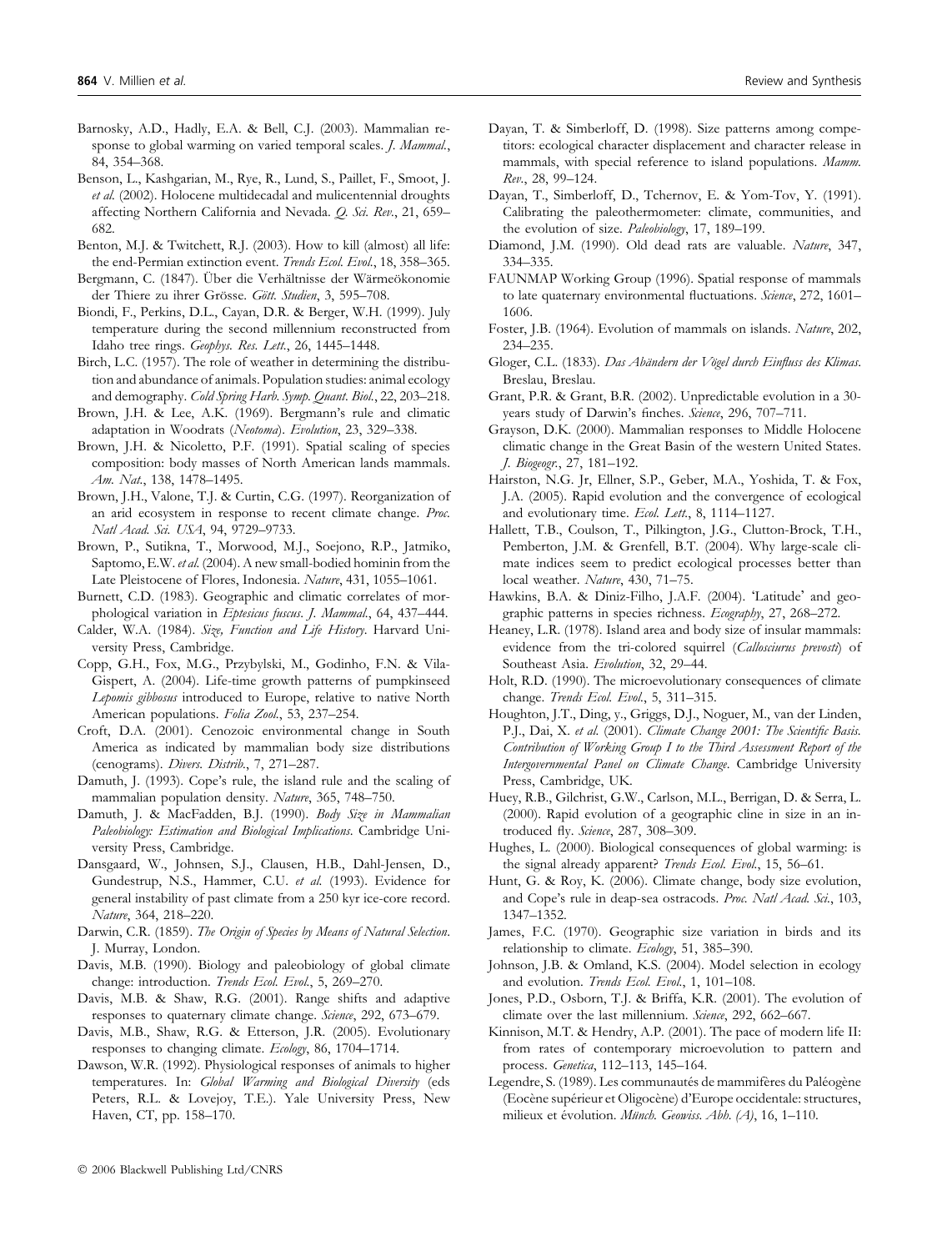- Lomolino, M.V. (1985). Body size of mammals on islands: the island rule reexamined. Am. Nat., 125, 310–316.
- Lomolino, M.V. (2005). Body size evolution in insular vertebrates: generality of the island rule. J. Biogeogr., 32, 1683–1699.
- Lyons, S.K. (2003). A quantitative assessment of the range shifts of Pleistocene mammals. J. Mammal., 84, 385–402.
- Lyons, S.K., Brown, J.H., Ernest, S.K.M. & Smith, F.A. (2003). Macroecology of late Pleistocene mammals: body size and local community structure. Abstracts with Programs - Geol. Soc. Am., 35, 85.
- Lyons, S.K., Smith, F.A. & Brown, J.H. (2004). Of mice, mastodons, and men: human-mediated extinction on four continents. Evol. Ecol. Res., 6, 339–358.
- Marquet, P.A. & Cofre, H. (1999). Large temporal and spatial scales in the structure of mammalian assemblages in South America: a macroecological approach. Oikos, 85, 299–309.
- Mayr, E. (1956). Geographical character gradients and climatic adaptation. Evolution, 10, 105–108.
- McCarty, J.P. (2001). Ecological consequences of recent climate change. Conserv. Biol., 15, 320–331.
- McNab, B. (1971). On the ecological significance of Bergmann's rule. Ecology, 52, 845–854.
- Meiri, S., Dayan, T. & Simberloff, D. (2005). Area, isolation and body size evolution in insular carnivores. Ecol. Lett., 8, 1211–1217.
- Millien, V. (2004). The relative effects of climate change, isolation and competition on body size evolution in the Japanese field mouse Apodemus argenteus. J. Biogeogr., 31, 1267-1276.
- Millien, V. & Damuth, J. (2004). Climate change and size evolution in an island rodent species: new perspectives on the island rule. Evolution, 58, 1353–1360.
- Millien, V. & Jaeger, J.-J. (2001). Size evolution of the lower incisor of Microtia, a genus of endemic murine rodents from the late Neogene of Gargano, southern Italy. Paleobiology, 27, 379–391.
- Millien-Parra, V. & Loreau, M. (2000). Community composition and size structure of murid rodents in relation to the biogeography of the Japanese archipelago. Ecography, 23, 413–423.
- Montuire, S. (1999). Mammalian faunas as indicators of environmental and climatic changes in Spain during the Pliocene-Quaternary transition. Q. Res., 52, 129–137.
- Morwood, M.J., Brown, P., Jatmiko, Sutikna, T., WahyuSaptomo, E., Westaway, K.E. et al. (2005). Further evidence for smallbodied hominins from the late Pleistocene of Flores, Indonesia. Nature, 437, 1012–1017.
- Palombo, M.R. (2003). Elephas? Mammuthus? Loxodonta? The question of the true ancestor of the smallest dwarfed elephant of Sicily. Deinsea, 9, 273–291.
- Parmesan, C. & Yohe, G. (2003). A globally coherent fingerprint of climate change impacts across natural systems. Nature, 421, 37–42.
- Peters, R.H. (1983). The Ecological Implications of Body Size. Cambridge University Press, London.
- Rameaux, J.F. & Sarrus, F. (1838). Rapport sur un mémoire adressé à l'Académie royale de médecine. Bull. Acad. Méd., Paris, 3, 1094– 1100.
- Read, A.J. & Gaskin, D.E. (1990). Changes in growth and reproduction of harbour porpoises, *Phocoena phocoena*, from the Bay of Fundy. Can. J. Fish. Aquat. Sci., 47, 2158–2163.
- Rensch, B. (1938). Some problems of geographical variation and species-formation. Proc. Linn. Soc. Lond., 150, 275-285.
- Root, T.L., Price, J.T., Hall, K.R., Schnelder, S.H., Rosenzweig, C. & Pounds, J.A. (2003). Fingerprints of global warming on wild animals and plants. Nature, 421, 57–60.
- Rosenzweig, M.L. (1968). The strategy of body size in mammalian carnivores. Am. Midl. Nat., 80, 299–315.
- Roth, V.L. (1992). Inference from allometry and fossils: dwarfing of elephants on islands. Oxf. Surv. Evol. Biol., 8, 259–288.
- Schmidt, N.M. & Jensen, P.M. (2003). Changes in mammalian body length over 175 years – adaptations to a fragmented landscape? Conserv. Ecol., 72, 6 (online).
- Schmidt, N.M. & Jensen, P.M. (2005). Concomitant patterns in avian and mammalian body length changes in Denmark. Ecol. Soc., 10, 5 (online).
- Schmidt-Nielsen, K. (1984). Scaling. Why is Animal Size So Important? Cambridge University Press, Cambridge.
- Scholander, P.F. (1955). Evolution of climatic adaptation in homeotherms. Evolution, 9, 15-26.
- Sepkoski, J.J. Jr (1998). Rates of speciation in the fossil record. Philos. Trans. R. Soc. Lond. B, 353, 315–326.
- Simberloff, D., Dayan, T., Jones, C. & Ogura, G. (2000). Character displacement and release in the small Indian mongoose, Herpestes javanicus. Ecology, 81, 2086–2099.
- Smith, F.A. & Betancourt, J.L. (1998). Response of bushy-tailed woodrats (Neotoma cinerea) to late quaternary climatic change in the Colorado Plateau. Q. Res., 50, 1–11.
- Smith, F.A. & Betancourt, J.L. (2003). The effect of Holocene fluctuations on the evolution and ecology of Neotoma (woodrats) in Idaho and northwestern Utah. Q. Res., 59, 160– 171.
- Smith, F.A. & Betancourt, J.L. (2006). The past as key to the future: predicting responses to anthropogenic climate change by examining patterns in the woodrat fossil record. J. Biogeogr. (in press).
- Smith, F.A., Betancourt, L. & Brown, J.H. (1995). Evolution of body size in the woodrat over the past 25,000 years of climate change. Science, 270, 2012–2014.
- Smith, F.A., Browning, H. & Shepherd, U.L. (1998). The influence of climate change on the body mass of woodrats Neotoma in an arid region of New Mexico, USA. Ecography, 21, 140–148.
- Smith, F.A., Brown, J.H., Haskell, J.P., Lyons, S.K., Alroy, J., Charnov, E.L. et al. (2004). Similarity of mammalian body size across the taxonomic hierarchy and across space and time. Am. Nat., 163, 672–691.
- Sondaar, P.Y. (1977). Insularity and its effect on mammal evolution. In: Major Patterns in Vertebrate Evolution (eds Hecht, M.K. & Goody, P.C.). Plenum Press, New York, London, pp. 671–705.
- Stenseth, N.C., Mysterud, A., Ottersen, G., Hurrell, J.W., Chan, K.-S. & Lima, M. (2002). Ecological effects of climate fluctuations. Science, 297, 1292–1296.
- Stokstad, E. (2003). Nebraska husks research to ease budget squeeze. Science, 300, 35.
- Suarez, A.V. & Tsutsui, N.D. (2004). The value of museum collections for research and society. BioScience, 54, 66–74.
- Thomas, C.D., Cameron, A., Green, R.E., Bakkenes, M., Beaumont, L.J., Collingham, Y.C. et al. (2004). Extinction risk from climate change. Nature, 427, 145–148.
- Van Valen, L. (1973). Pattern and the balance of nature. Evol. Theory, 1, 31–49.
- Walther, G.-R., Post, E., Convey, P., Menzel, A., Parmesan, C., Beebee, T.J.C. et al. (2002). Ecological responses to recent climate change. Nature, 416, 389-395.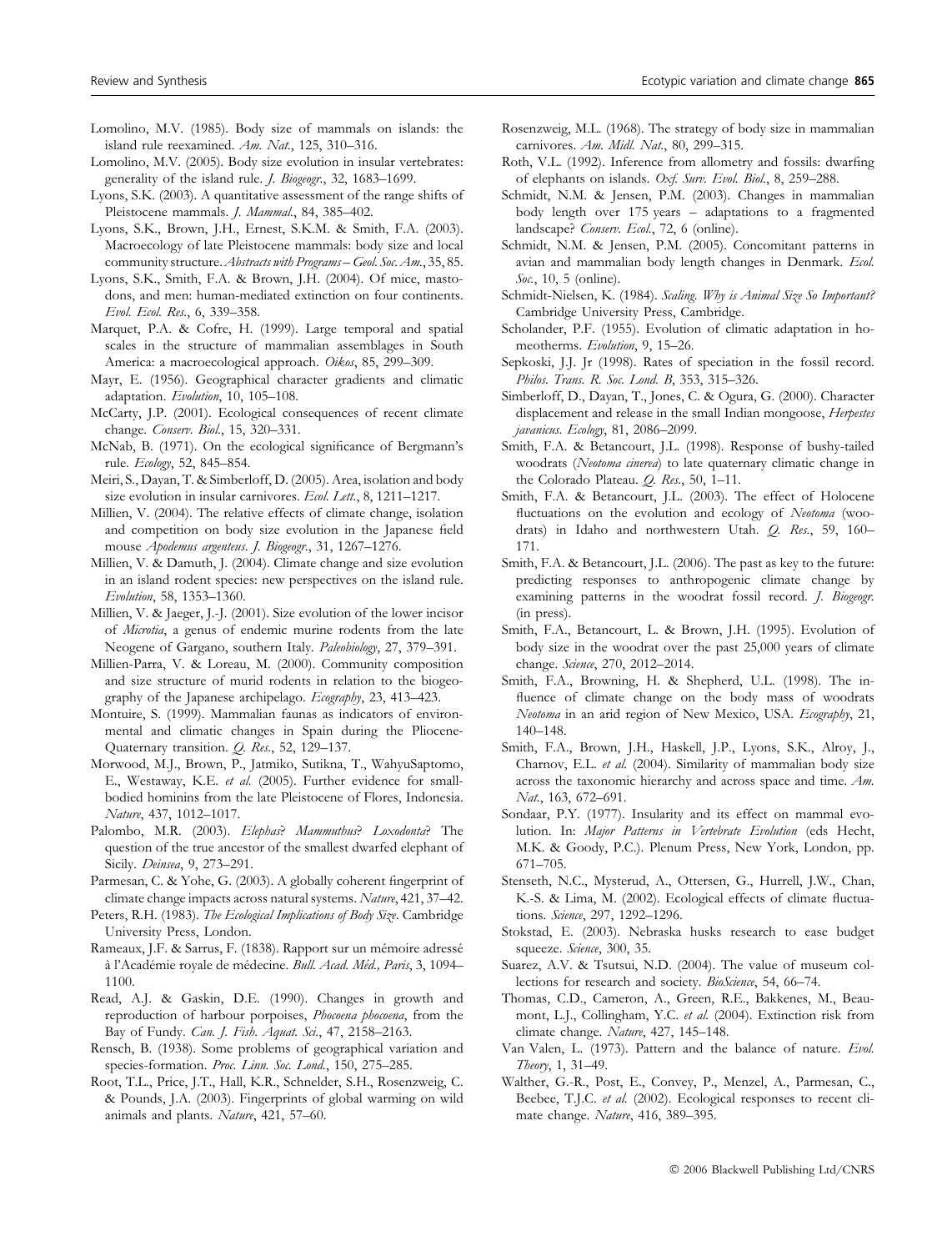- Walther, G.-R., Berger, S. & Sykes, M.T. (2005). An ecological 'footprint' of climate change. Proc. R. Soc. Lond. B, 272, 1427-1432.
- Wigginton, J.D. & Dobson, F.S. (1999). Environmental influences on geographic variation in body size of western bobcats. Can. J. Zool., 77, 802–813.
- Williams, C.K. & Moore, R.J. (1989). Phenotypic adaptation and natural selection in the wild rabbit, Oryctolagus cuniculus, in Australia. *J. Anim. Ecol.*, 58, 495-507.
- Winker, K. (2004). Natural history museums in a postbiodiversity era. BioScience, 54, 455–459.
- Yom-Tov, Y. (2001). Global warming and body mass decline in Israeli passerine birds. Proc. R. Soc. Lond. B, 268, 947–952.
- Yom-Tov, Y. (2003). Body sizes of carnivores commensal with humans have increased over the past 50 years. Funct. Ecol., 17, 323–327.
- Yom-Tov, Y. & Geffen, E. (2006). Geographic variation in body size: the effects of ambient temperature and precipitation. Oecologia (in press).
- Yom-Tov, Y. & Nix, H. (1986). Climatological correlates for body size of five species of Australian mammals. Biol. J. Linn. Soc., 29, 245–262.
- Yom-Tov, Y. & Yom-Tov, S. (2004). Climatic change and body size in two species of Japanese rodents. Biol. J. Linn. Soc., 82, 263–267.
- Yom-Tov, Y. & Yom-Tov, J. (2005). Global warming, Bergmann's rule and body size in the masked shrew Sorex cinereus in Alaska. J. Anim. Ecol., 74, 803–808.
- Yom-Tov, Y., Green, W. & Coleman, J. (1986). Morphological trends in the common brushtail possum, Trichosurus vulpecula, in New Zealand. J. Zool. Lond. (A), 208, 583–593.
- Yom-Tov, Y., Yom-Tov, S. & Moller, H. (1999). Competition, coexistence and adaptation amongst rodent invaders to Pacific and New Zealand islands. J. Biogeogr., 26, 947–958.
- Yom-Tov, Y., Yom-Tov, S. & Baagoe, H. (2003). Increase of skull size in the red fox (*Vulpes vulpes*) and Eurasian badger (*Meles* meles) in Denmark during the twentieth century: an effect of improved diet? Evol. Ecol. Res., 5, 1037–1048.
- Yom-Tov, Y., Yom-Tov, S., Wright, J., Thorne, C.J.R. & Du-Feu, R. (2006). Recent changes in body weight and wing length among some British passerine birds. Oikos, 112, 91– 101.

# APPENDIX 1: SOME EXAMPLES OF BERGMANN'S RULE AND THE ISLAND RULE IN THE LITERATURE

Section A Bergmann's rule in some living species

| Mammals    | Ashton, K.G., Tracy, M.C. & de Queiroz, A. (2000). Is Bergmann's rule valid for mammals? Am. Nat., 156, 390-415                                                                                                                                 |
|------------|-------------------------------------------------------------------------------------------------------------------------------------------------------------------------------------------------------------------------------------------------|
|            | Brown, J.H. & Lee, A.K. (1969). Bergmann's Rule and Climatic Adaptation in Woodrats (Neotoma). Evolution, 23, 329-338                                                                                                                           |
|            | Freckleton, R.P., Harvey, P.H. & Pagel, M. (2003). Bergmann's rule and body size in mammals. Am. Nat., 161, 821-825                                                                                                                             |
|            | Meiri, S. & Dayan, T. (2003). On the validity of Bergmann's rule. J. Biogeogr., 30, 331-351                                                                                                                                                     |
| Birds      | Ashton, K.G. (2002). Patterns of within-species body size variation of birds: strong evidence for Bergmann's rule. Glob. Ecol.<br>Biogeogr., 11, 505-523                                                                                        |
|            | James, F.C. (1970). Geographic size variation in birds and its relationship to climate. Ecology, 51, 385–390                                                                                                                                    |
|            | Johnston, R.F. & Selander, R.K. (1964). House sparrows: rapid evolution of races in North America. Science, 144, 548-550                                                                                                                        |
|            | Meiri, S. & Dayan, T. (2003). On the validity of Bergmann's rule. J. Biogeogr., 30, 331-351                                                                                                                                                     |
| Amphibians | Ashton, K.G. (2002). Do amphibians follow Bergmann's rule? Can. J. Zool., 80, 708-716                                                                                                                                                           |
| Reptiles   | Angilletta, M.J., Niewiarowski, P.H., Dunham, A.E., Leache, A.D. & Porter, W.P. (2004). Bergmann's clines in ectotherms:                                                                                                                        |
|            | illustrating a life-history perspective with sceloporine lizards. Am. Nat., 164, E168-E183                                                                                                                                                      |
|            | Ashton, K.G. & Feldman, C.R. (2003). Bergmann's rule in nonavian reptiles: turtles follow it, lizards and snakes reverse it.                                                                                                                    |
|            | Evolution, 57, 1151-1163                                                                                                                                                                                                                        |
|            | Cruz, F. B., Fitzgerald, L. A., Espinoza, R. E. & Schulte II (2005). The importance of phylogenetic scale in tests of Bergmann's<br>and Rapoport's rules: lessons from a clade of South American lizards. <i>J. Evol. Biol.</i> , 18, 1559-1574 |
| Fishes     | Belk, M.C. & Houston, D.D. (2002). Bergmann's rule in ectotherms: a test using freswater fishes. Am. Nat., 160, 803-808                                                                                                                         |
|            | Tamate, T. & Maekawa, K. (2006). Latitudinal variation in sexual size dimorphism of sea-run Masu Salmon, Oncorhynchus masou.<br>Evolution, 60, 196-201                                                                                          |
|            | Invertebrates Blanckenhorn, W.U. & Demont, M. (2004). Bergmann and converse Bergmann latitudinal clines in arthropods: two ends of a<br>continuum? Integr. Comp. Biol., 44, 413-424                                                             |
|            | Cushman, J.H., Lawton, J.H. & Manly, B.F.J. (1993). Latitudinal patterns in European ant assemblages: variation in species<br>richness and body size. Oecologia, 95, 30-37                                                                      |
|            | Huey, R.B., Gilchrist, G.W., Carlson, M.L., Berrigan, D. & Serra, L. (2000). Rapid evolution of a geographic cline in size in an<br>introduced fly. Science, 287, 308-309                                                                       |
|            | Mousseau, T.A. (1997). Ectotherms follow the converse to Bergmann's rule. Evolution, 51, 630-632.                                                                                                                                               |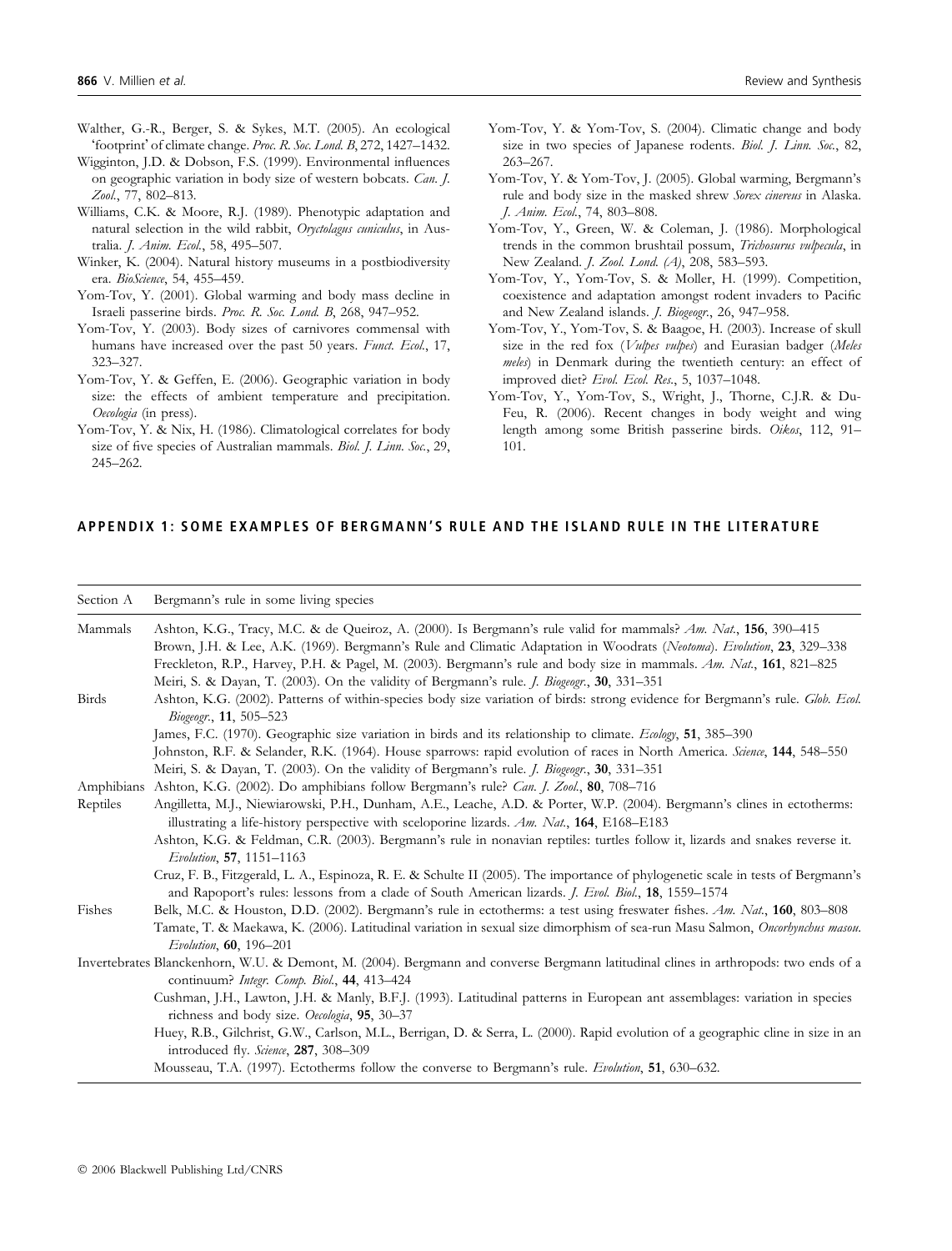| Section B | Bergmann's rule in some quaternary species                                                                                                                                                                                                                               |
|-----------|--------------------------------------------------------------------------------------------------------------------------------------------------------------------------------------------------------------------------------------------------------------------------|
| Mammals   | Alberdi, M.T., Prado, J.L. & Ortiz-Jaureguizar, E. (1995). Patterns of body size changes in fossil and living Equini<br>(Perissodactyla). Biol. J. Linn. Soc., 54, 349-370                                                                                               |
|           | Davis, S. (1977). Size variation of the fox, <i>Vulpes vulpes</i> in the palearctic region today, and in Israel during the late Quaternary.<br>J. Zool. Lond., 182, 343-351                                                                                              |
|           | Davis, S.J.M. (1981). The effects of temperature change and domestication on the body size of Late Pleistocene to Holocene<br>mammals of Israel. Paleobiology, 7, 101-114                                                                                                |
|           | Guthrie, R.D. (1984). Alaskan megabucks, megabulls, and megarams: the issue of Pleistocene gigantism. Special Publication<br>Carnegie Museum of Natural History, 8, 482-510                                                                                              |
|           | Guthrie, R.D. (2003). Rapid body size decline in Alaskan Pleistocene horses before extinction. Nature, 426, 169-171<br>Harris, A.H. (1988). Late Pleistocene and Holocene Microtus (Pitymys) (Rodentia: Cricetidae) in New Mexico. J. Vertebr. Paleontol.,<br>8, 307-313 |
|           | Klein, R.G. (1986). Carnivore size and Quaternary climatic change in Southern Africa. Q. Res., 26, 153-170                                                                                                                                                               |
|           | Klein, R.G. & Scott, K. (1989). Glacial/Interglacial size variation in fossil spotted hyenas (Crocuta crocuta) from Britain. Q. Res.,<br>32, 88-95                                                                                                                       |
|           | Purdue, J.R. (1980). Clinal variation of some mammals during the Holocene in Missouri. Q. Res., 13, 242-258                                                                                                                                                              |
|           | Smith, F.A. & Betancourt, J.L. (2003). The effect of Holocene fluctuations on the evolution and ecology of Neotoma (woodrats)<br>in Idaho and northwestern Utah. Q. Res., 59, 160-171                                                                                    |
|           | Smith, F.A. & Betancourt., J.L. (2006). The past as key to the future: predicting responses to anthropogenic climate change by<br>examining patterns in the woodrat fossil record. <i>J. Biogeogr.</i> (in press)                                                        |
|           | Smith, F.A., Betancourt, L. & Brown, J.H. (1995). Evolution of body size in the woodrat over the past 25,000 years of climate<br>change. Science, 270, 2012-2014                                                                                                         |
|           | Tchernov, E. (1979). Polymorphism, size trends and Pleistocene paleoclimatic response of subgenus Sylvaemus (Mammalia:<br>Rodentia) in Israel. Israel J. Zool., 28, 131-159.                                                                                             |
| Section C | Bergmann's rule in some Miocene and Cenozoic species                                                                                                                                                                                                                     |
|           |                                                                                                                                                                                                                                                                          |
|           | Anderson, D.K., Damuth, J. & Bown, T.M. (1995). Rapid morphological change in Miocene marsupials and rodents associated<br>with a volcanic catastrophe in Argentina. J. Vertebr. Paleontol., 15, 640-649                                                                 |
|           | Bown, T.M., Holroyd, P.A. & Rose, K.D. (1994). Mammal extinctions, body size, and paleotemperature. Proc. Natl Acad. Sci.<br>USA, 91, 10403-10406                                                                                                                        |

Hunt, G. & Roy, K. (2006). Climate change, body size evolution, and Cope's rule in deap-sea ostracods. Proc. Natl Acad. Sci., 103, 1347–1352

Renaud, S., Benammi, M. & Jaeger, J.-J. (1999). Morphological evolution of the murine rodent Paraethomys in response to climatic variations (Mio-Pleistocene of North Africa). Paleobiology, 25, 369–382.

Section D The island rule in some living species

Mammals Adler, G.H. (1996). The island syndrome in isolated populations of a tropical forest rodent. Oecologia, 108, 694-700 Adler, G.H. & Levins, R. (1994). The island syndrome in rodent populations. The Quarterly review of Biology, 69, 473–490 Angerbjörn, A. (1986). Gigantism in island populations of wood mice (Apodemus) in Europe. Oikos, 47, 47-56 Berry, R.J. (1996). Small mammal differentiation on islands. Philos. Trans. R. Soc. Lond. B, 351, 753–764 Collins, P.W. & George, S.B. (1990). Systematics and taxonomy of island and mainland populations of western harvest mice (Reithrodontomys megalotis) in Southern California. Contrib. Sci.; Nat. Hist. Museum Los Angeles County, 420, 1–26 Davis, S.J.M. (1983). Morphometric variation of populations of house mice Mus domesticus in Britain and Faroe. J. Zool., Lond., 199, 521–534 Delany, M.J. (1970). Variation and ecology of island populations of the long-tailed field mouse (Apodemus sylvaticus (L.)). J. Zool. Lond., 26, 283–295

Foster, J.B. (1964). Evolution of mammals on islands. Nature, 202, 234–235.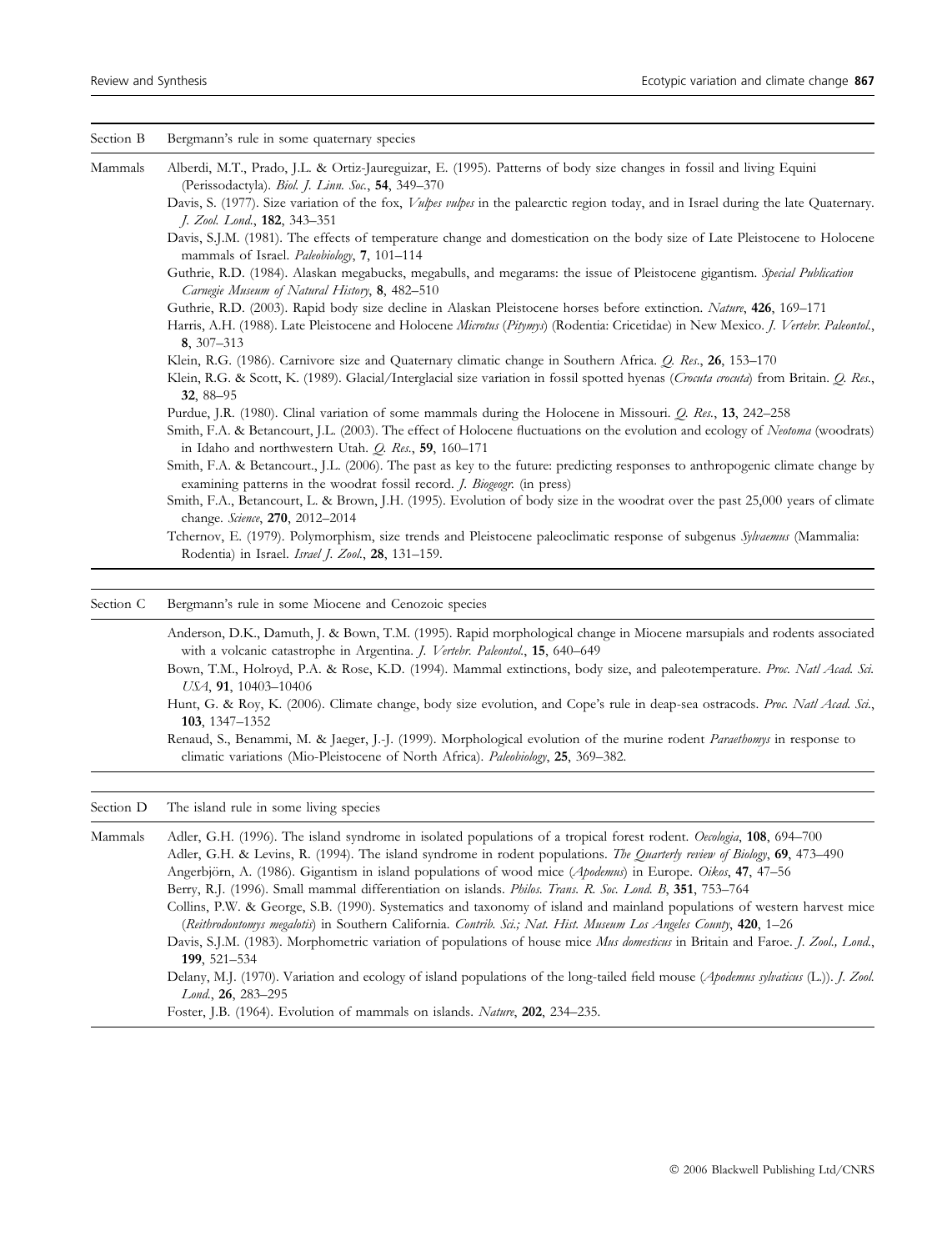| Section D   | The island rule in some living species                                                                                                                                                                                                                                                                                           |
|-------------|----------------------------------------------------------------------------------------------------------------------------------------------------------------------------------------------------------------------------------------------------------------------------------------------------------------------------------|
|             | Hall, E.R. (1938). Variation among insular mammals of Georgia Strait, British Columbia. Am. Nat., LXXII, 453-463                                                                                                                                                                                                                 |
|             | Heaney, L.R. (1978). Island area and body size of insular mammals: evidence from the tri-colored squirrel (Callosciurus<br>prevosti) of southeast Asia. Evolution, 32, 29-44                                                                                                                                                     |
|             | Lawlor, T.E. (1982). The evolution of body size in mammals: evidence from insular populations in Mexico. Am. Nat., 119,<br>54—72                                                                                                                                                                                                 |
|             | Libois, R., Fons, R. & Bordenave, D. (1993). Mediterranean small mammals and insular syndrome: Biometrical study of the<br>long-tailed field mouse (Apodemus sylvaticus) (Rodentia-Muridae) of Corsica. Bonn. Zool. Beitr., 44, 147-163                                                                                          |
|             | Lomolino, M.V. (1985). Body size of mammals on islands: the island rule reexamined. Am. Nat., 125, 310–316                                                                                                                                                                                                                       |
|             | Lomolino, M.V. (2005). Body size evolution in insular vertebrates: generality of the island rule. <i>J. Biogeogr.</i> , 32, 1683-1699<br>Melton, R.H. (1982). Body size and island Peromyscus: a pattern and a hypothesis. Evol. Theory, 6, 113-126                                                                              |
|             | Millien, V. (2004). The relative effects of climate change, isolation and competition on body size evolution in the Japanese<br>field mouse Apodemus argenteus. J. Biogeogr., 31, 1267-1276                                                                                                                                      |
|             | Millien, V. & Damuth, J. (2004). Climate change and size evolution in an island rodent species: new perspectives on the<br>island rule. Evolution, 58, 1353-1360                                                                                                                                                                 |
|             | Musser, G.G. (1981). The giant rat of Flores and its relatives east of Borneo and Bali. Bull. Am. Museum Nat. Hist., 169,<br>$1 - 175$                                                                                                                                                                                           |
|             | Musser, G.G. & Heaney, L.R. (1992). Philippine rodents: definitions of Tarsomys and Limnomys plus a preliminary assessment<br>of phylogenetic patterns among native Philippine murines (Murinae, Muridae). Bull. Am. Museum Nat. Hist., 211, 1-138                                                                               |
|             | Musser, G.G. & Newcomb, C. (1983). Malaysian murids and giant rat of Sumatra. Bull. Am. Museum Nat. Hist., 174, 327-598<br>Olmos, F. (1997). The giant Atlantic forest tree rat Nelomys thomasi (Echimyidae): a Brazilian insular endemic. Mammalia, 61,<br>130-134                                                              |
|             | Ramalhinho, M.G., Mathias, M.L., Santos-Reis, M., Libois, R., Fons, R., Petrucci-Fonseca, F., Oom, M.M. &<br>Collares-Pereira, M. (1996). First approach on the skull morphology of the black rat (Rattus rattus) from Terceira and Sao<br>Miguel islands (Azores archipelago). Vie Milieu, 46, 245-251                          |
|             | Smith, F.A. (1992). Evolution of body size among woodrats from Baja California, Mexico. Funct. Ecol., 6, 265-273                                                                                                                                                                                                                 |
|             | Vigne, J.-D., Cheylan, G., Granjon, L. & Auffray, J.-C. (1993). Evolution ostéométrique de Rattus rattus et de Mus musculus<br>domesticus sur de petites îles: comparaison de populations médiévales et actuelles des îles Lavezzi (Corse) et de Corse.<br>Mammalia, 57, 85-98                                                   |
| Reptiles    | Boback, S.M. (2003). Body size evolution in snakes: evidence from island populations. Copeia, 2003, 81-94                                                                                                                                                                                                                        |
|             | Case, T.J. (1978). A general explanation for insular body size trends in terrestrial vertebrates. Ecology, 59, 1-18                                                                                                                                                                                                              |
|             | Filin, I. & Ziv, Y. (2004). New theory of insular evolution: unifying the loss of dispersability and body-mass change. Evol.<br>Ecol. Res., 6, 115-124                                                                                                                                                                           |
|             | Jessop, T.S., Madsen, T., Sumner, J., Rudiharto, H., Phillips, J.A. & Ciofi, C. (2006). Maximum body size among insular<br>Komodo dragon populations covaries with large prey density. Oikos, 112, 422-429                                                                                                                       |
| Birds       | Clegg, S.M. & Owens, I.P.F. (2002). The 'island rule' in birds: medium body size and its ecological explanation. Proc. R. Soc.<br>Lond. B, 269, 1359-1365                                                                                                                                                                        |
|             | McNab, B.K. (1994). Resource use and the survival of land and freshwater vertebrates on oceanic islands. Am. Nat., 144,<br>643-660                                                                                                                                                                                               |
| Insects     | Palmer, M. (2002). Testing the 'island rule' for a tenebrionid beetle (Coleoptera, Tenebrionidae). Acta Oecol., 23, 103-108.                                                                                                                                                                                                     |
|             |                                                                                                                                                                                                                                                                                                                                  |
| Section E   | The island rule in the fossil record                                                                                                                                                                                                                                                                                             |
| Hominins    | Brown, P., Sutikna, T., Morwood, M.J., Soejono, R.P., Jatmiko, Saptomo, E.W. & Due, R.A. (2004). A new small-bodied<br>hominin from the Late Pleistocene of Flores, Indonesia. Nature, 431, 1055–1061                                                                                                                            |
|             | Morwood, M.J., Brown, P., Jatmiko, Sutikna, T., WahyuSaptomo, E., Westaway, K.E., RokusAweDue, Roberts, R.G.,<br>Maeda, T., Wasisto, S. & Djubiantono, T. (2005). Further evidence for small-bodied hominins from the late Pleistocene of<br>Flores, Indonesia. Nature, 437, 1012-1017                                           |
| Elephants   | Palombo, M.R. (2003). Elephas? Mammuthus? Loxodonta? The question of the true ancestor of the smallest dwarfed elephant<br>of Sicily. <i>Deinsea</i> , 9, 273-291                                                                                                                                                                |
|             | Roth, V.L. (1992). Inference from allometry and fossils: dwarfing of elephants on islands. Oxf. Surv. Evol. Biol., 8, 259–288<br>Sondaar, P.Y. (1977). Insularity and its effect on mammal evolution. In: Major Patterns in Vertebrate Evolution (eds Hecht,<br>M.K. & Goody, P.C.). Plenum Press, New York, London, pp. 671–705 |
| Hippopotami | Simmons, A.H. (1988). Extinct pygmy <i>Hippotamus</i> and early man in Cyprus. Nature, 333, 554–557                                                                                                                                                                                                                              |